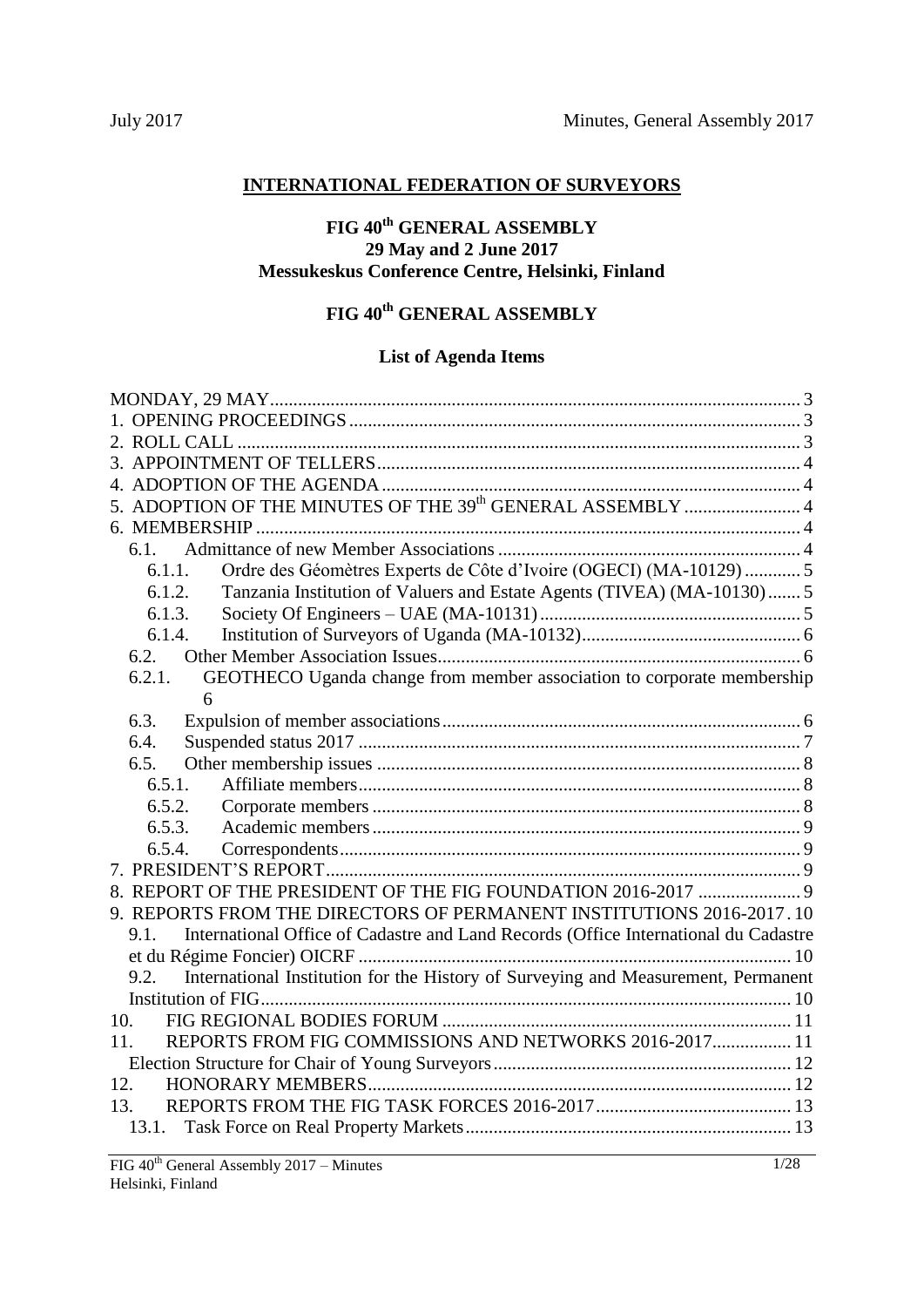| 13.2.                                                                       |
|-----------------------------------------------------------------------------|
| 13.3.                                                                       |
| 13.4.                                                                       |
| CO-OPERATION WITH THE UNITED NATIONS AND THE WORLD BANK  15<br>14.          |
| 15.<br>LIAISON WITH INTERNATIONAL PROFESSIONAL ORGANISATIONS  16            |
| 16.                                                                         |
| 16.1. Amendment proposed by DVW Society of Geodesy, Geoinformation and Land |
|                                                                             |
|                                                                             |
| FIG ACCOUNTS FOR 2016, AUDITOR'S REPORT AND BUDGETS 2017-2020 19<br>17.     |
| 18.                                                                         |
| DECISION ON THE VENUE FOR FIG WORKING WEEK 2021 -<br>19.                    |
|                                                                             |
|                                                                             |
| 20.                                                                         |
| 21.                                                                         |
| 22.                                                                         |
| 23.                                                                         |
| 23.1. Amendment proposed by DVW Society of Geodesy, Geoinformation and Land |
|                                                                             |
| 24.                                                                         |
| 25.                                                                         |
| 26.                                                                         |
| REPORTS FROM ASSOCIATION, AFFILIATE, ACADEMIC, REGIONAL<br>27.              |
|                                                                             |
| FROM NETWORKS, PERMANENT INSTITUTIONS, FIG<br>28.<br>REPORTS                |
| FOUNDATION AND OTHER WORKING WEEK ACTIVITIES (IF ANY)  26                   |
| 29.                                                                         |
| 30.                                                                         |
| REPORT ON THE FIG WORKING WEEK 2020 IN AMSTERDAM, THE<br>31.                |
|                                                                             |
| REPORT ON THE FIG WORKING WEEK 2019 IN HANOI, VIETNAM  27<br>32.            |
| REPORT ON THE FIG CONGRESS 2018 IN ISTANBUL, TURKEY  27<br>33.              |
| PRESENTATION OF CERTIFICATES OF APPRECIATION AND CLOSING<br>34.             |
|                                                                             |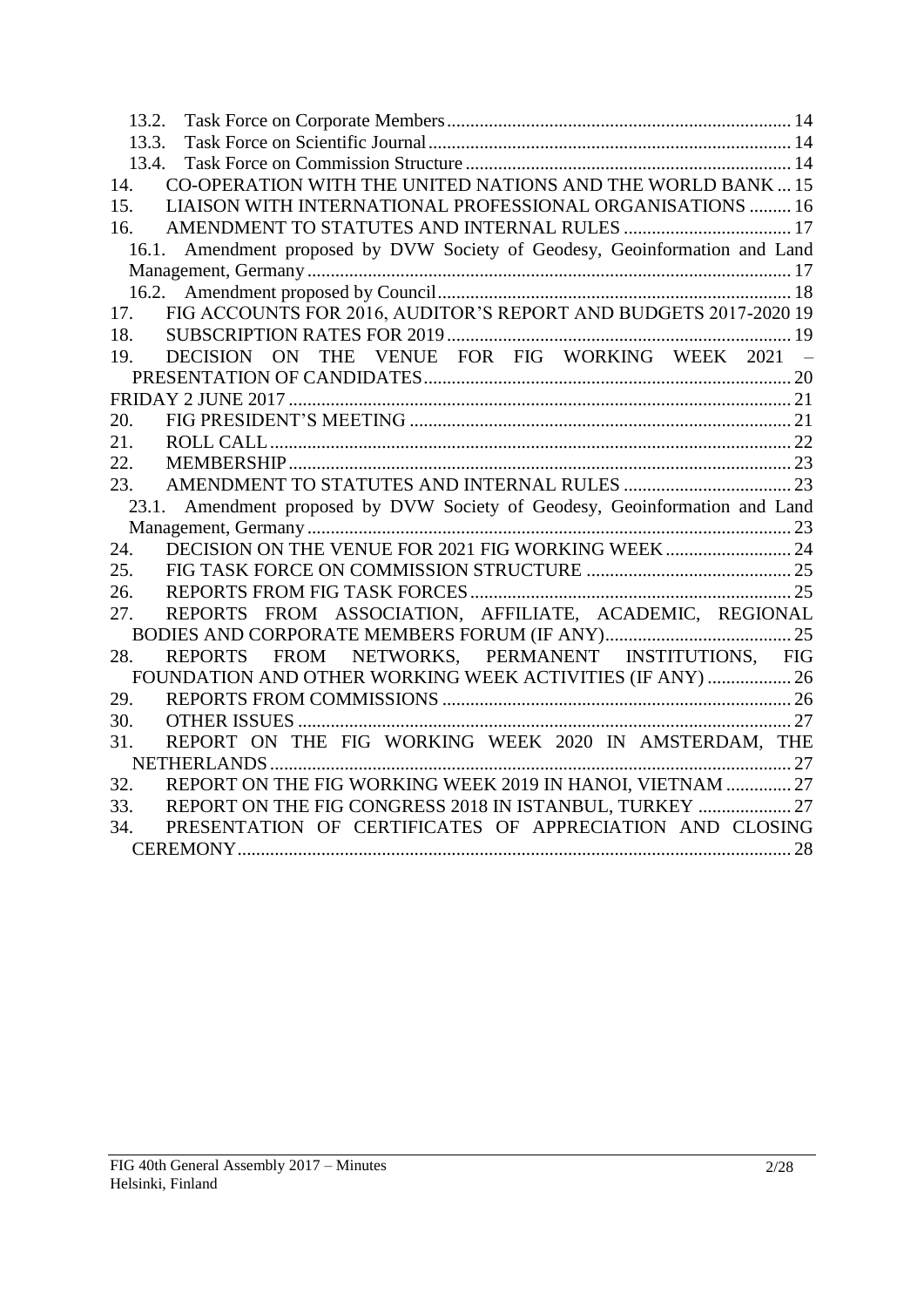## **FIG 40th GENERAL ASSEMBLY**

#### **MINUTES**

<span id="page-2-0"></span>for the meetings held on Monday 29 May 2017 and on Friday 2 June 2017 in Hall 101 at Messukeskus Conference Centre, Helsinki, Finland

### **MONDAY, 29 MAY**

#### **Monday, 29 May, 09:00-12:30 and 13:30-15:30 Hall 101, Messukeskus Conference Centre General Assembly, First Session**

### <span id="page-2-1"></span>**1. OPENING PROCEEDINGS**

President Chryssy Potsiou opened the 40th General Assembly by welcoming all delegates to Helsinki, Finland and to the third General Assembly during this four-year term. The President expressed her gratitude to members and delegates for their participation. She acknowledged the hard work of the local organising committee, the two participating associations MIL and MAKLI and especially National Land Survey, Finland (NLS), for the initial idea to host the Working week in Helsinki in 2017 giving the possibility to also celebrate the 100'th year of Finland's independence, and for the support that NLS has provided throughout the preparations and during the Working Week.

The President welcomed Honorary Presidents Juha Talvitie, Bob Foster, Stig Enemark and Teo CheeHai to the meeting and noted several greetings and apologies that were received from member associations and other members. The President also warmly welcomed former FIG Director Markku Villikka.

The President held a moment of silence for past president of DVW, Germany, Karl-Friedrich Thoene and other notabilities who have passed away since the last General Assembly.

### <span id="page-2-2"></span>**2. ROLL CALL**

Vice President Rudolf Staiger took the roll call. The roll call was done for member associations only. It was noted that only member associations that have paid all their membership fees to the end of 2016 were allowed to vote at the meeting. A list of member associations that were not allowed to vote was published and posted on the FIG web site 26 April 2017. Some associations have after this date settled their arrears.

**Appendix to items 2 & 21:** Roll Call including information on member associations that were not allowed to vote at the General Assembly because of unpaid membership fees for 2016, as updated on 29 May and on 2 June 2017.

63 member associations out of 107 were present at this session, which is more than one third of the membership needed for the General Assembly to be constitutionally valid.

**Motion**: Those members present are recorded in the minutes.

**Decision**: The motion was adopted.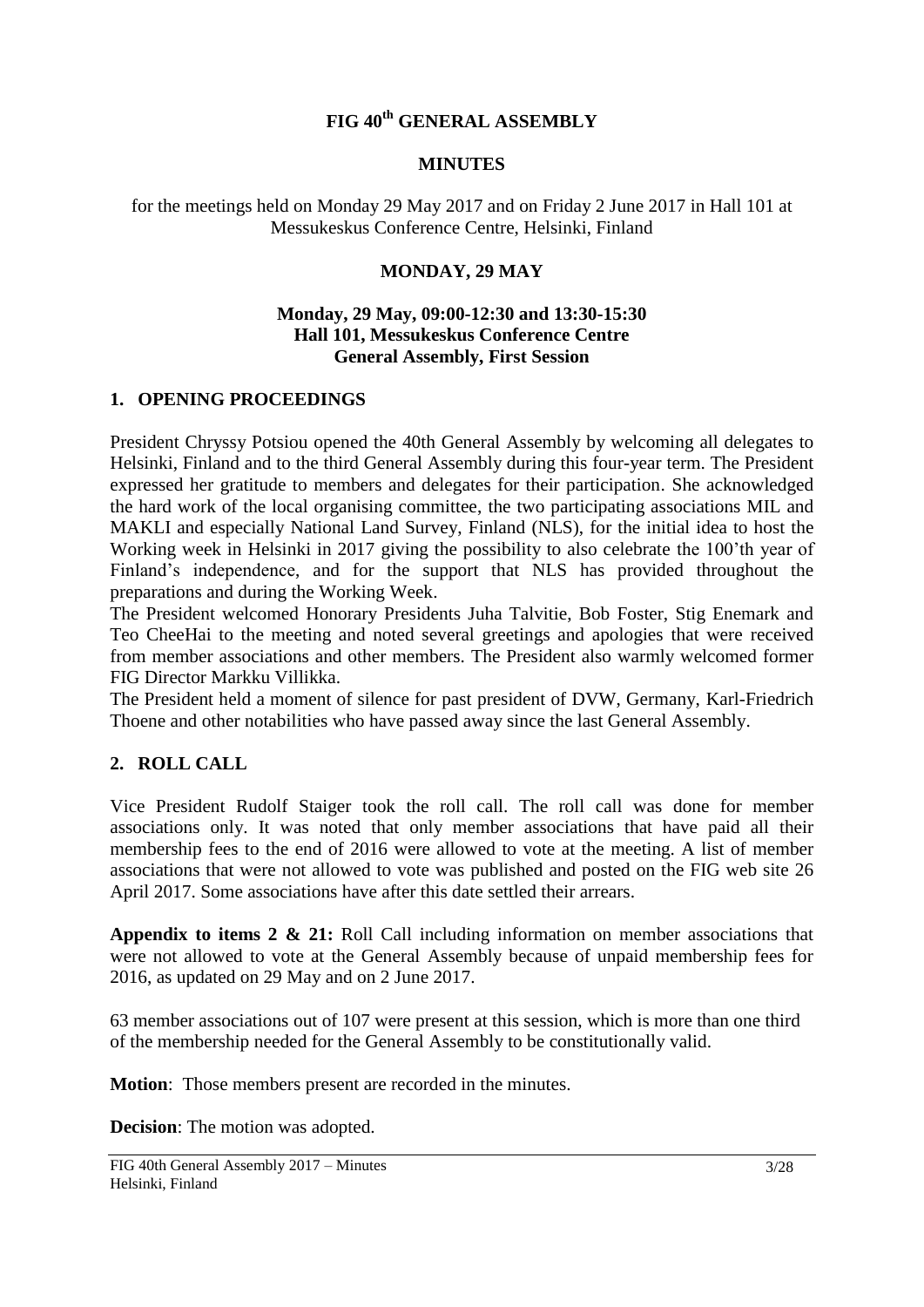## <span id="page-3-0"></span>**3. APPOINTMENT OF TELLERS**

The General Assembly shall appoint two persons as tellers for the entire General Assembly. The tellers will represent the member associations hosting the current and the following General Assembly

- Martti Pietikainen (MIL/MAKLI, Finland),
- Muzaffer Kahveci (Chamber of Surveying and Cadastre Engineers of Turkey)

**Motion**: That the General Assembly appoints Martti Pietikainen from MIL/MAKLI and Muzaffer Kahveci from Chamber of Surveying and Cadastre Engineers of Turkey as tellers for this General Assembly.

**Decision**: The motion was adopted.

## <span id="page-3-1"></span>**4. ADOPTION OF THE AGENDA**

The Agenda for the General Assembly was issued as mandated, two months prior the General Assembly on the FIG web site and also sent by email to all members.

**Motion**: That the agenda be adopted.

**Decision**: The motion was adopted.

## <span id="page-3-2"></span>**5. ADOPTION OF THE MINUTES OF THE 39 th GENERAL ASSEMBLY**

Minutes have been circulated previously.

**Appendix to item 5:** Minutes of the General Assembly in Christchurch, New Zealand, May 2016, without appendices.

**Motion**: That the minutes be adopted as recorded.

**Decision**: The motion was adopted.

### <span id="page-3-3"></span>**6. MEMBERSHIP**

### <span id="page-3-4"></span>**6.1. Admittance of new Member Associations**

FIG Council has received four applications for member association since the 39<sup>th</sup> General Assembly.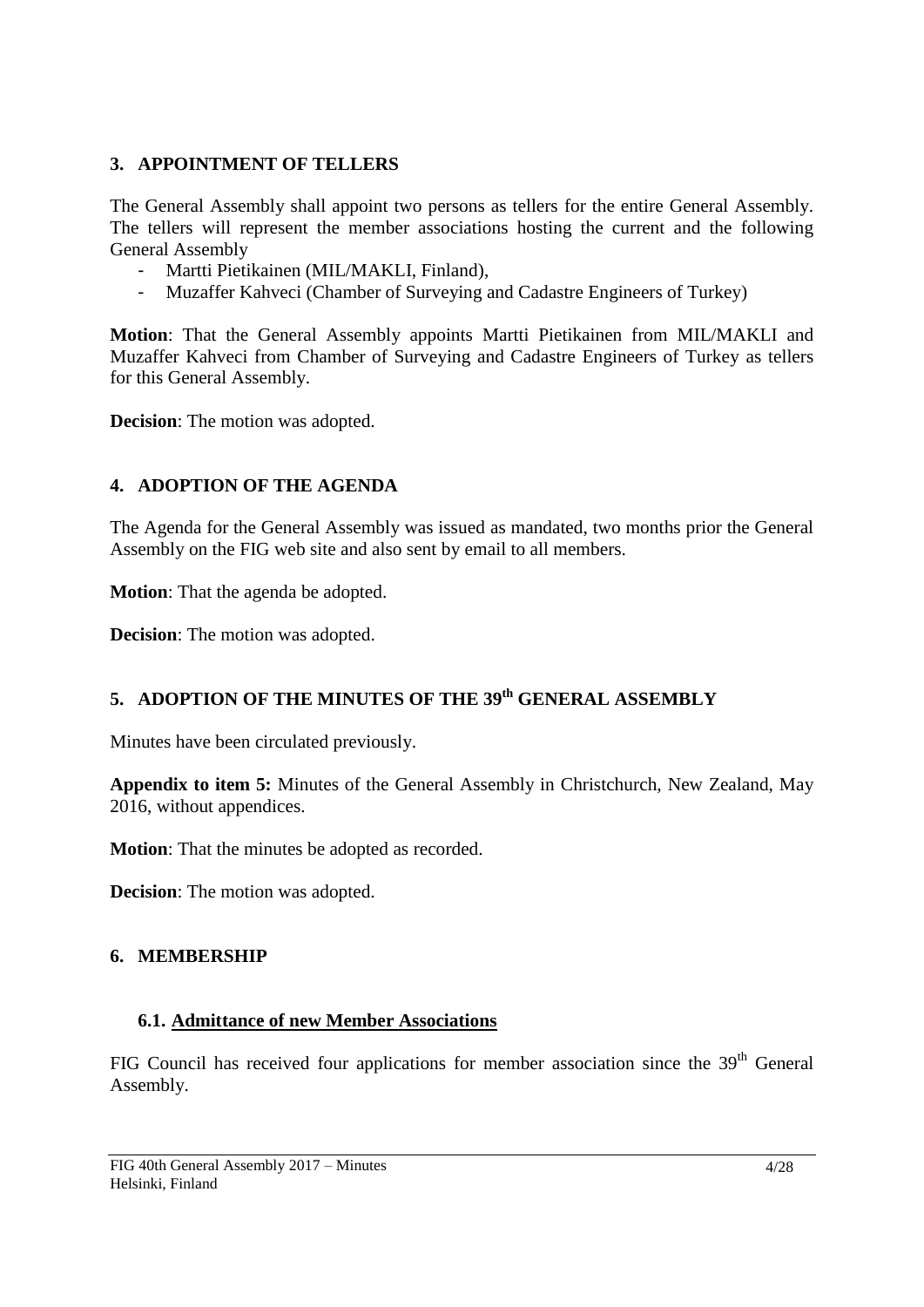## 6.1.1. Ordre des Géomètres Experts de Côte d'Ivoire (OGECI) (MA-10129)

<span id="page-4-0"></span>Ordre des Géomètres Experts de Côte d'Ivoire (OGECI) has applied for association membership. The association was established in 1970. Their total membership (all categories) is 35. Ordre des Géomètres Experts de Côte d'Ivoire (OGECI) fulfills the criteria of FIG Member association. Application form is attached as **appendix to agenda item 6.1.1**

### **Appendix to item 6.1.1:**

- Membership application from Ordre des Géomètres Experts de Côte d'Ivoire
- Objectives and Ethics

**Motion:** That the General Assembly admits Ordre des Géomètres Experts de Côte d'Ivoire to become a member association of FIG.

**Decision**: The motion was adopted, and the membership certificate was handed over by FIG President.

#### <span id="page-4-1"></span>6.1.2. Tanzania Institution of Valuers and Estate Agents (TIVEA) (MA-10130)

Tanzania Institution of Valuers and Estate Agents (TIVEA) has applied for association membership. The association was established in 1997. Their membership of qualified surveyors is 334 and qualifying is over 600. Tanzania Institution of Valuers and Estate Agents (TIVEA) fulfills the criteria of FIG Member association. Application form is attached as **appendix to agenda item 4.1.2**

**Appendix to item 6.1.2:** Membership application from Tanzania Institution of Valuers and Estate Agents (TIVEA)

**Motion:** That the General Assembly admits Tanzania Institution of Valuers and Estate Agents (TIVEA) to become a member association of FIG.

**Decision**: The motion was adopted, and the membership certificate was handed over by FIG President.

### <span id="page-4-2"></span>6.1.3. Society Of Engineers – UAE (MA-10131)

The Society of Engineers – United Arab Emirates has sent an application for membership. The association was formed 1979, and has 1200 members in the category surveyors. This number includes both Title holders and Sub- profession that are practicing members. The application is attached as **appendix to agenda item 6.1.3**

**Motion:** That the General Assembly admits The Society of Engineers – UAE to become a member association of FIG.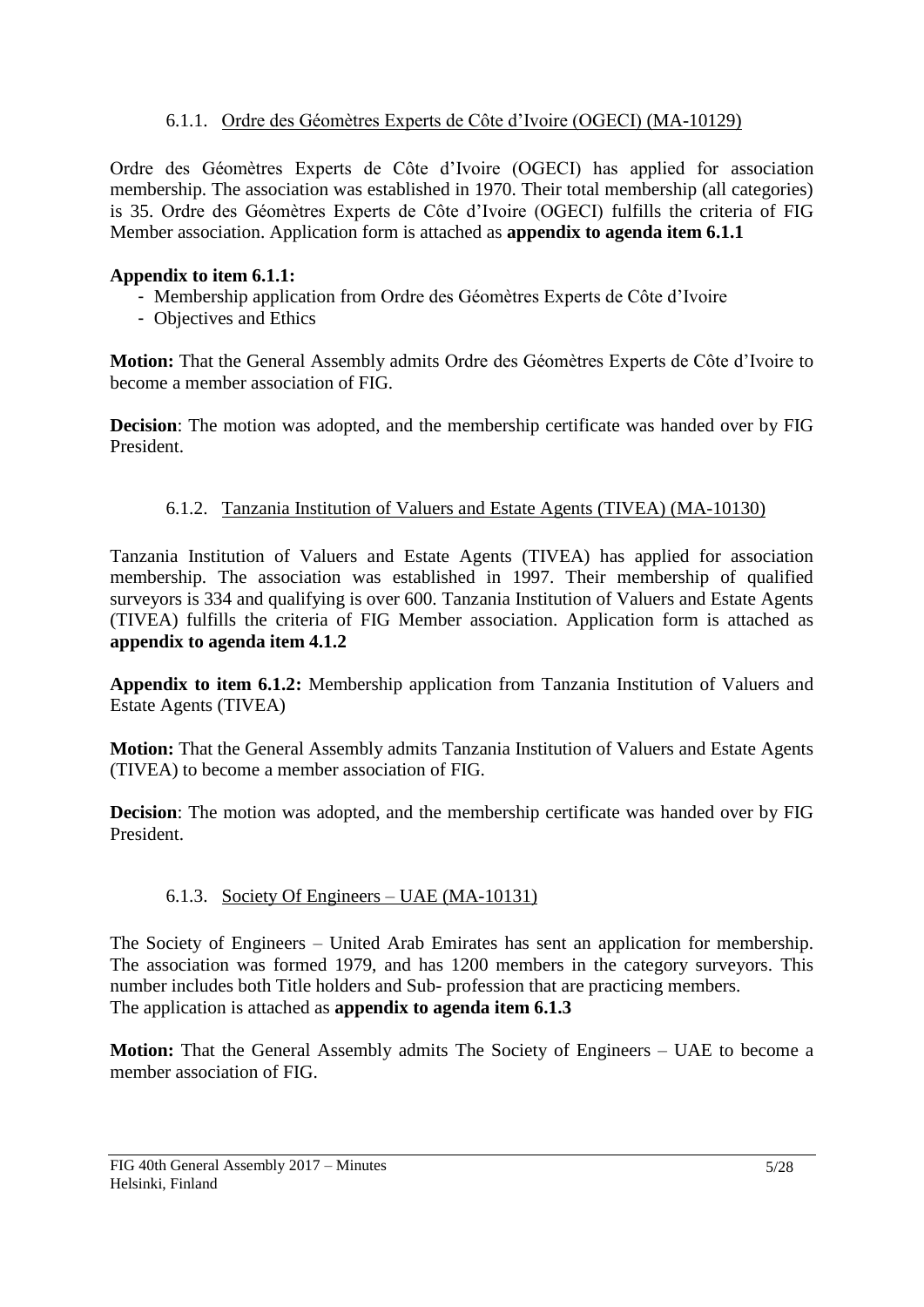**Decision**: The motion was adopted, and the membership certificate was handed over by FIG President.

## <span id="page-5-0"></span>6.1.4. Institution of Surveyors of Uganda (MA-10132)

Institution of Surveyors of Uganda, ISU has sent an application for membership. Their association was formed in 1968 and has 280 qualified members. Institution of Surveyors of Uganda fulfills the criteria of FIG Member association.

The application is attached as **appendix to agenda item 6.1.4**

**Motion:** That the General Assembly admits Institution of Surveyors of Uganda, ISU to become a member association of FIG.

**Decision**: The motion was adopted, and the membership certificate was handed over by FIG President.

## <span id="page-5-1"></span>**6.2. Other Member Association Issues**

<span id="page-5-2"></span>6.2.1. GEOTHECO Uganda change from member association to corporate membership

Géographie, Topographie, Hydraulique, Energie et Construction (GEOTHECO), Uganda was in 2016 admitted as Member Association. However, the correct membership category is Corporate Membership. They have submitted a new application form for corporate membership, category D.

**Motion:** That the General Assembly notes the change of membership category from Member Association to Corporate member for GEOTHECO

**Decision**: The motion was adopted.

## <span id="page-5-3"></span>**6.3. Expulsion of member associations**

Subscriptions of following member associations are more than three years in arrears:

- Brasil: Sociedade Brasileira de Cartografia, Geodésia, Fotogrametria e Sensoriamento Remoto MA-10011
- Togo: Ordre des Geometre du Togo MA-10084
- Benin: Ordre Des Geometres Experts Du Benin MA-10113
- Ethiopia: Ethiopian Surveying Professionals Association (ESPA) MA-10115
- Nigeria: Nigerian Institution of Estate Surveyors and Valuers (NIESV) MA-10118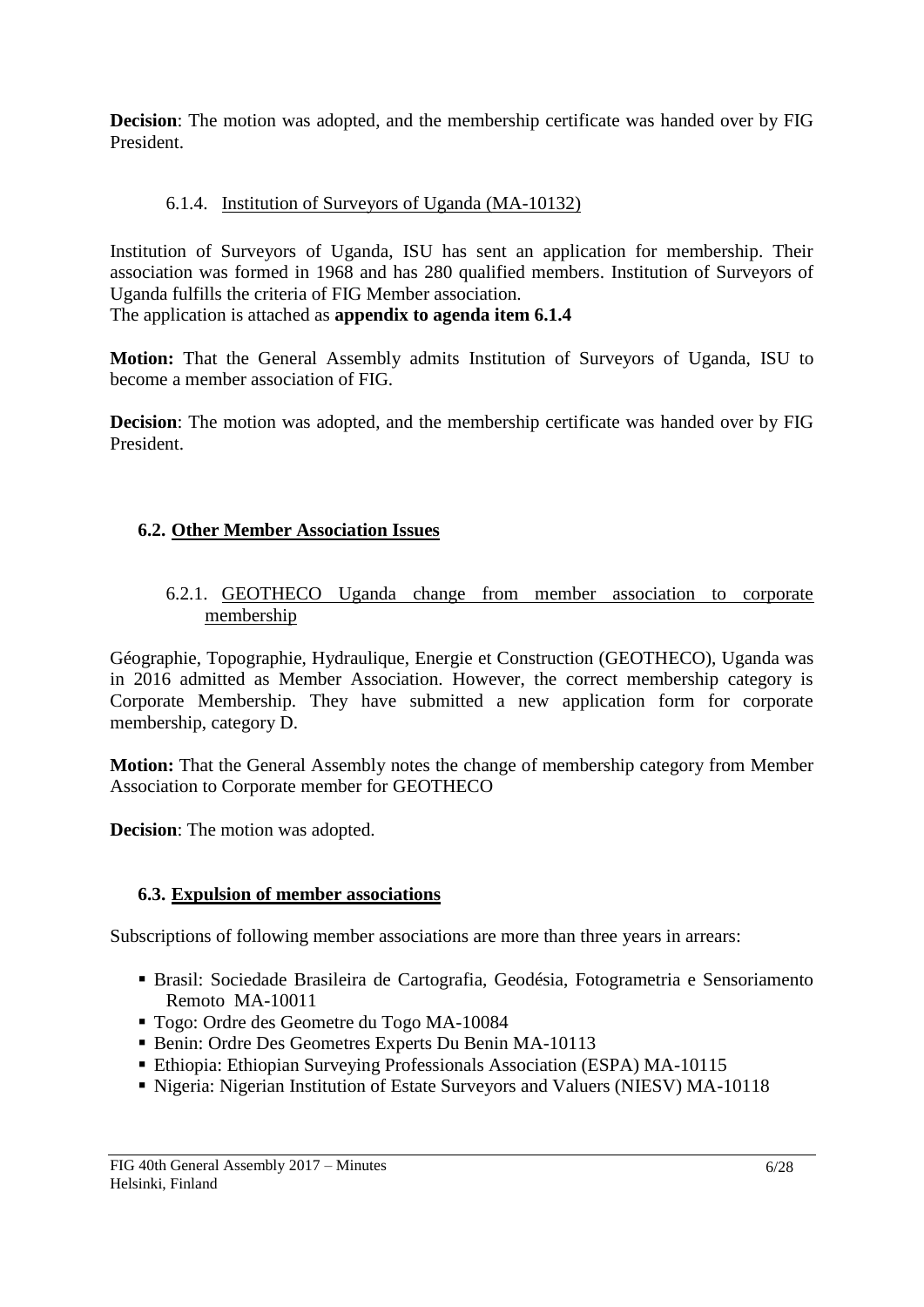Gabon: Association des Professionels de l'Ingenierie Topographique du Gabon, APIT MA-10122

The General Assembly has power to expel from the Federation any member association whose fees are in arrears and shall under normal circumstances expel any member association whose fees are three years in arrears. (Article 4.3 of the Statutes). The FIG office has sent information to these associations informing that if their membership fees are still in arrears at the time of the General Assembly the General Assembly shall expel the above member associations in Helsinki.

After acceptance of new member associations and before expulsions the number of FIG member associations is 107 from 92 countries.

**Motion**: That the General Assembly expels:

- Brasil: Sociedade Brasileira de Cartografia, Geodésia, Fotogrametria e Sensoriamento Remoto MA-10011
- Togo: Ordre des Geometre du Togo MA-10084
- Benin: Ordre des Geometres Experts du Benin MA-10113
- Ethiopia: Ethiopian Surveying Professionals Association (ESPA) MA-10115
- Nigeria: Nigerian Institution of Estate Surveyors and Valuers (NIESV) MA-10118
- Gabon: Association des Professionels de l'Ingenierie Topographique du Gabon, APIT MA-10122

from the FIG Membership if their membership fees are still in arrears 29 May 2017.

**Decision/Action**: The motion was adopted. It was noted that Ordre des Geometre du Togo and Ordre des Geometres Experts du Benin paid their arrears during the Working Week and their membership was restored at the second session of the General Assembly.

## <span id="page-6-0"></span>**6.4. Suspended status 2017**

In accordance with its administrative measures, FIG Council, has deferred to continue for 2017 the issuance of a membership subscription invoice to the Order of Syrian Engineers and Architects, OSEA as all efforts to maintain contact with them has not yielded results, will deem their membership in suspension giving due consideration to its internal situation. As reported in the General Assembly 2016, there remain existing sanctions on Iran, but this might change during 2017. The FIG office in Denmark cannot for the time being receive payments from Iranian Professional Society of Surveying Engineers (ISS). Ukrainian Society of Geodesy and Cartography has also gained suspended status and has not been invoiced for 2017. Again in accordance with its administrative measures, FIG Council deem their membership to be in suspension. The situation with these associations will be reconsidered by Council again in 2018.

**Motion**: That the General Assembly notes the members with suspension status.

**Decision**: The motion was adopted. It was noted that Iranian Professional Society of Surveying Engineers (ISS) paid their arrears during the Working Week and their suspension status was changed to normal member at the second session of the General Assembly.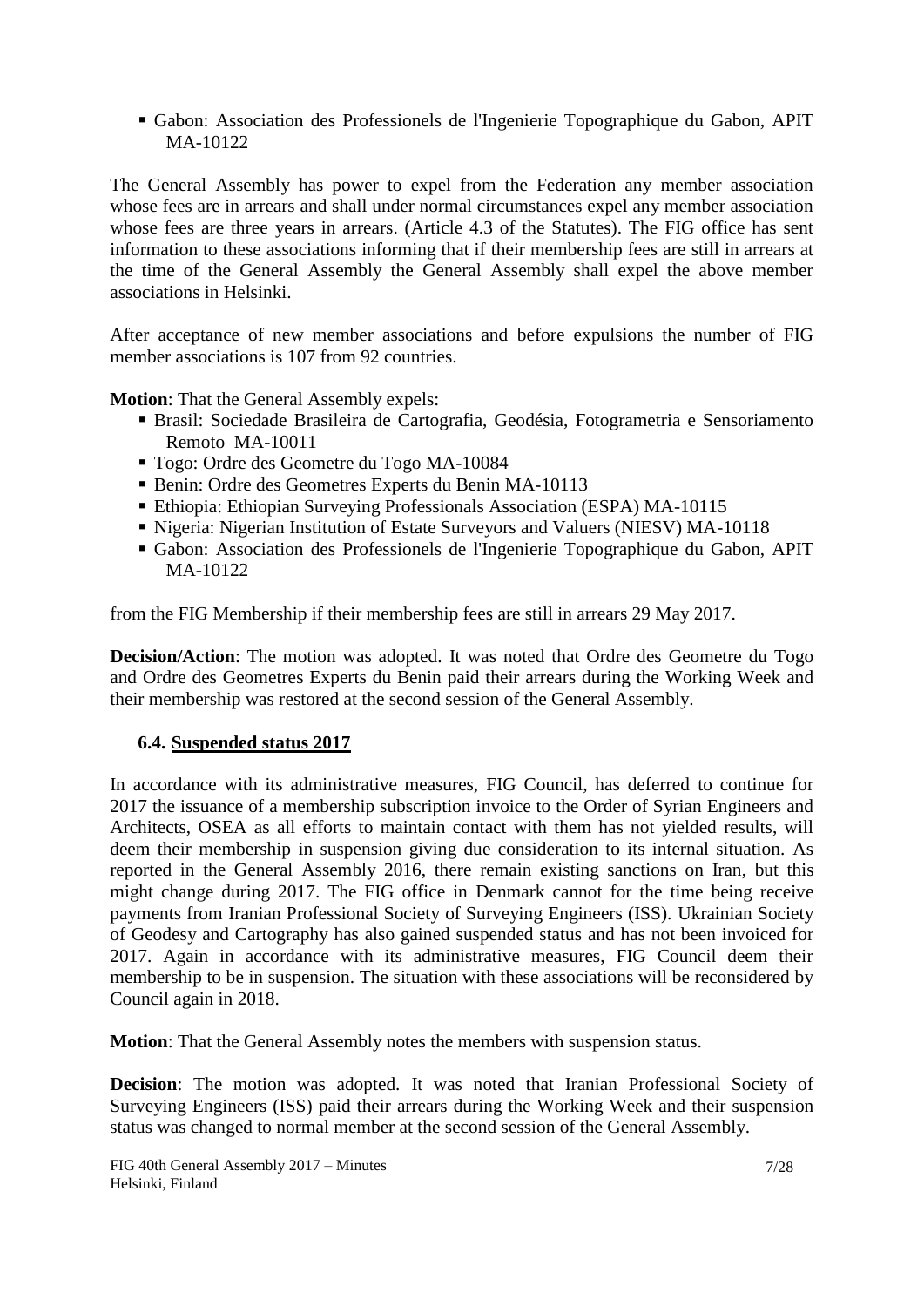### <span id="page-7-1"></span><span id="page-7-0"></span>**6.5. Other membership issues**

### 6.5.1. Affiliate members

There have been no applications for affiliate membership since the General Assembly 2016.

The council has expelled the following affiliate members because of unpaid membership subscriptions:

- a) Argentina: Consejo Federal De Catastro De La Republica Argentina (C.F.C) AF-20047
- b) Azerbaijan: State Committee for Land and Cartography, State Aerogeodesy Corporation, Azerbaijan AF-20048
- c) Fiji: Ministry of Lands and Mineral Resources AF-20039

Fiji has promised to pay during the WW 2017. If FIG office receives payment they will be reinstalled as AF member.

General Administration of the patrimonial Documentation, Belgium (AF-20002) has terminated their membership.

<span id="page-7-2"></span>After these changes the number of Affiliate members is 45 from 44 countries.

## 6.5.2. Corporate members

FIG Council has admitted the following Corporate Members:

- a) Géographie, Topographie, Hydraulique, Energie et Construction (GEOTHECO), Uganda (CM-30062) moved from MA membership)
- b) Génie Congo Sarl, République Démocratique du Congo Category F (CM-30063)
- c) GEOIDE GEOSYSTEMS S.A., Portugal Category E (CM-30064)
- d) M/s. Survey Scale Pvt. Limited., Karachi, Pakistan Category F (CM-30065)
- e) M/s Accord Marine Surveyors, India Category F (CM-30066)
- f) GIS/Transport Ltd., Nigeria Category D (CM-30067)
- g) Topcon Europe Positioning b.v Category C (CM-30068)

The State Enterprise, Ukraine has terminated their corporate membership of FIG.

Expelled:

- a) Russian Federation Meridian + (CM-30049)
- b) KQ Geo Technologies Co. Ltd. (CM-30050)

After these changes the number of corporate members is now 27.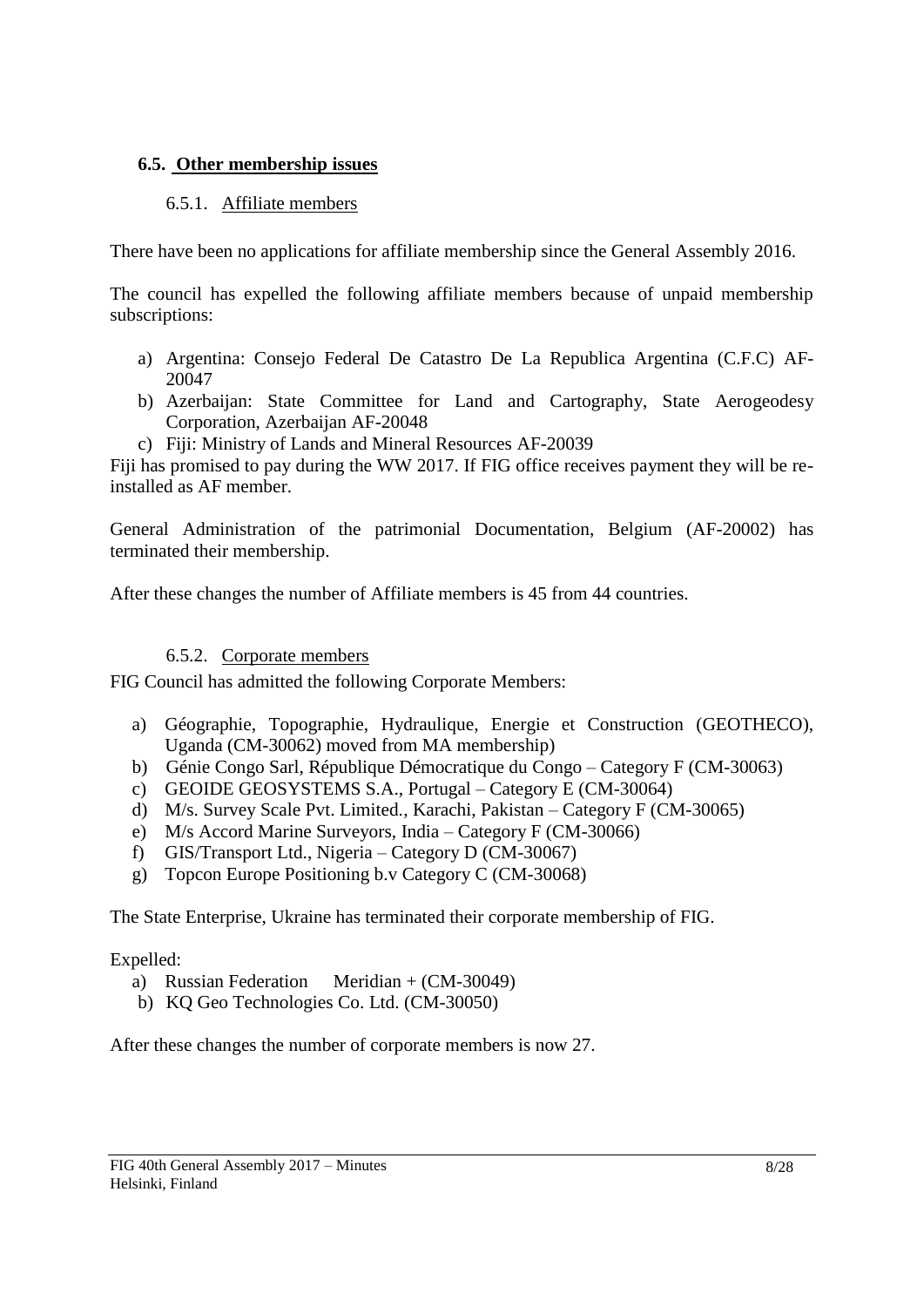## 6.5.3. Academic members

<span id="page-8-0"></span>FIG Council has admitted the following University to become Academic member:

- a) University of Oradea Faculty of Construction, Cadastre and Architecture, Romania (AC-40145)
- b) Selcuk University, Geomatic Engineering, Turkey (AC-40147)
- c) Institute of Surveying and Mapping, Survey Department, Sri Lanka (AC-40146)
- d) Tafe NSW Riverina Institute, Australia (AC-40148)

University of Mines and Technology, Ghana (AC-40030) were expelled at the end of 2015 but they paid their arrears in 2016 and have been reinstalled.

<span id="page-8-1"></span>The number of Academic Members after these changes is 95 from 53 countries.

## 6.5.4. Correspondents

The Council has admitted following new correspondents:

- Ahmed Nuaim, Maldives, Managing Director Foresight Surveyors (Pvt) Ltd. (CR-50026)
- Mr Javaid Akhtar, Pakistan (CR-50027)

The number of correspondents is now 3.

**Motion:** That the General Assembly notes the actions that the Council has taken with other membership matters.

**Decision**: The motion was adopted.

### <span id="page-8-2"></span>**7. PRESIDENT'S REPORT**

President Chryssy Potsiou has prepared the President's report on the activities of the Federation since the General Assembly in Christchurch, New Zealand, May 2016.

**Appendix to item 7**: Hand-outs of the Presidents presentation.

**Motion**: That the General Assembly accepts the President's report.

**Decision**: The motion was adopted.

## <span id="page-8-3"></span>**8. REPORT OF THE PRESIDENT OF THE FIG FOUNDATION 2016-2017**

Mr. John Hohol, President of the FIG Foundation has prepared a report on the FIG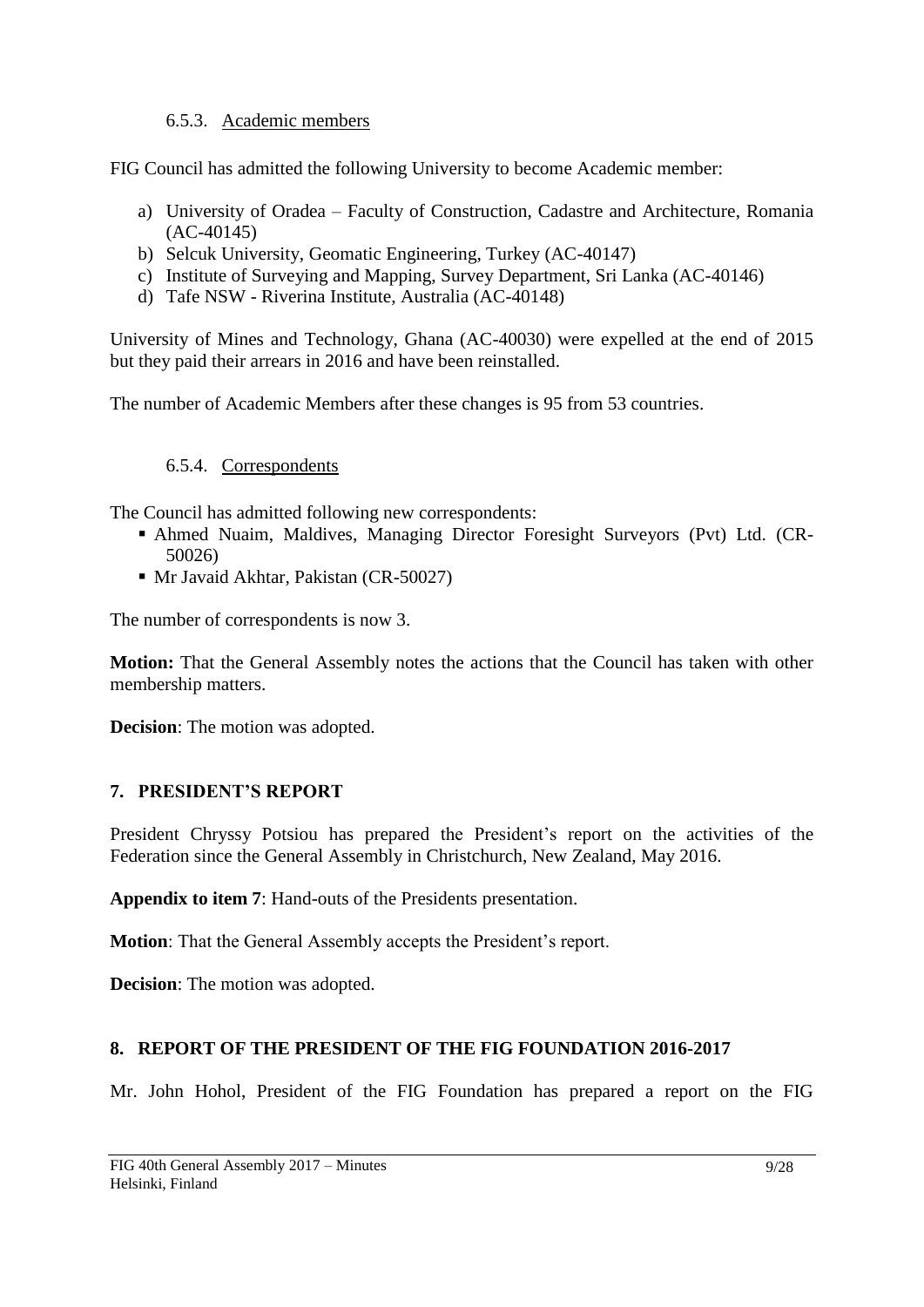Foundation activities from May 2016 to March 2017. He made a short report to the General Assembly.

The FIG Council has appointed Dr. Daniel Steudler from Switzerland as a new Director in the Board of Directors for 2017-2018 since Paul van der Molen, now retired, has decided to resign as board member. The new Council representative in the Board of Directors is Vice President Orhan Ercan.

## **Appendix to item 8**:

Report of the FIG Foundation activities 2016-2017 Result 2016

**Motion**: That the General Assembly:

- adopts the report of the President of the FIG Foundation<br>• records its thanks to the President and members of the
- records its thanks to the President and members of the Board of Directors of the FIG Foundation for their past year's work
- records the resignation of Paul van der Molen after 6 years as director and extends its special thanks for his commitment to the FIG Foundation including his generous financial donations for these many years
- appoints the President and Directors of the FIG Foundation for term of office 1.1.2017-31.12.2018: President: Mr. **John Hohol** (USA) and Directors: Prof. **Michael Barry** (Canada), Dr. **Daniel Steudler** (Switzerland), Ir. **Liza Groenendijk** (FIG Commission 2 representative), and FIG Vice President **Orhan Ercan** (Turkey) as the Council representative.

**Decision**: The motion was adopted

## <span id="page-9-0"></span>**9. REPORTS FROM THE DIRECTORS OF PERMANENT INSTITUTIONS 2016- 2017**

### <span id="page-9-1"></span>**9.1. International Office of Cadastre and Land Records (Office International du Cadastre et du Régime Foncier) OICRF**

Dr. Christiaan Lemmen, Director of OICRF has prepared a report on the OICRF activities since the General Assembly in Christchurch. He made a short report to the General Assembly.

**Appendix to item 9.1**: Report from the International Office of Cadastre and Land Records (Office International du Cadastre et du Régime Foncier) OICRF.

**Motion**: That the General Assembly adopts the report and records its thanks to the members of OICRF for their past year's work and contribution.

**Decision**: The motion was adopted

## <span id="page-9-2"></span>**9.2. International Institution for the History of Surveying and Measurement, Permanent Institution of FIG**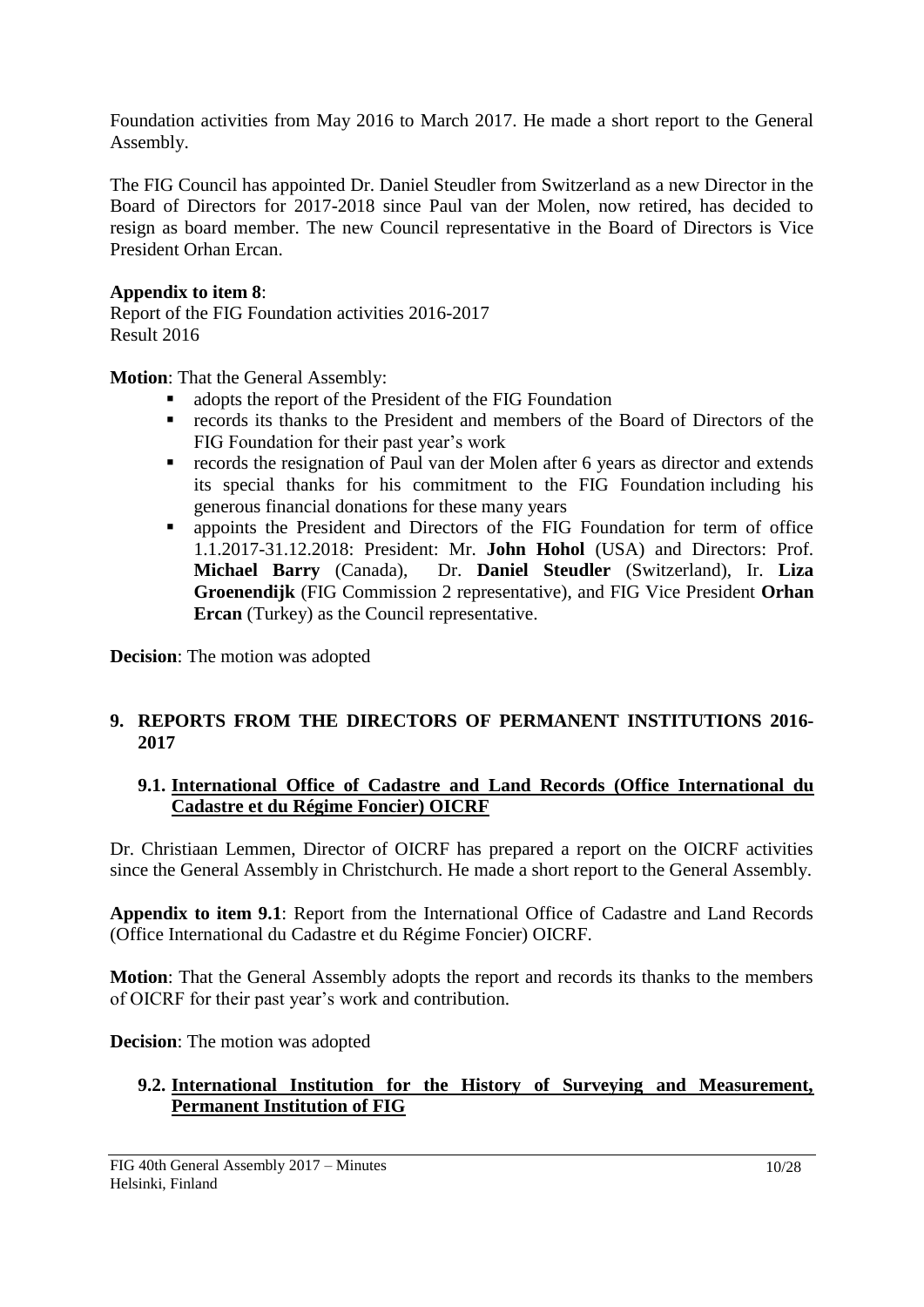Mr. Jan de Graeve, Director of the IIHSM has prepared a report on the IIHSM activities since the General Assembly in Christchurch. IIHSM made a short report to the General Assembly.

**Appendix to item 9.2**: Report from the International Institution for the History of Surveying and Measurement, Permanent Institution of FIG.

**Motion**: That the General Assembly adopts the report and records its thanks to the Director and the members of the permanent institution for their past year's work and contribution.

**Decision**: The motion was adopted

## <span id="page-10-0"></span>**10. FIG REGIONAL BODIES FORUM**

At the FIG Working Week 2016, regional bodies held a forum session for the first time. Again in 2017, there was a Regional Bodies Forum scheduled during the Working Week on Thursday 1 June 11:00 – 12:30. Maurice Barbieri made a short update report on FIG Regional Bodies Forum.

**Motion**: that the General Assembly notes the report.

**Decision**: The motion was adopted.

## <span id="page-10-1"></span>**11. REPORTS FROM FIG COMMISSIONS AND NETWORKS 2016-2017**

Each Commission Chair has submitted a written report on their Commission activities since the FIG Working Week in Christchurch. These reports include progress reports of the Commission working groups. Each Commission will hold a meeting during the Working Week (Wednesday 31 May, 17:30-18:30). Each Commission gave a short report on Commission activities to the General Assembly. The reports were grouped into three panels and were followed by questions and comments from the delegates.

**Appendix to item 11**: Commission reports:

- Commission 1
- Commission 2
- Commission 3
- Commission 4
- Commission 5
- Commission 6
- Commission 7
- Commission 8
- Commission 9
- Commission 10

Hand-out of presentations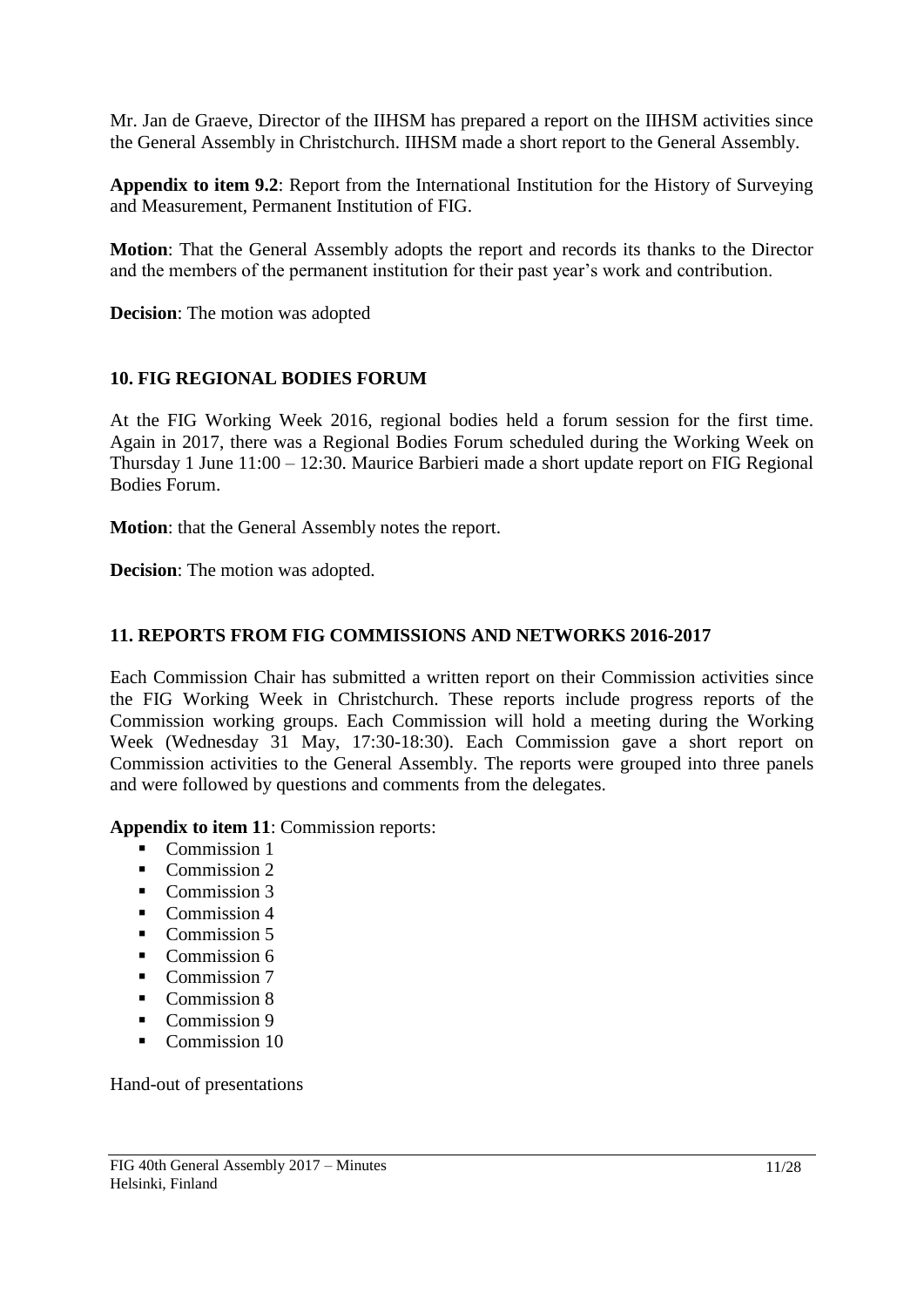New publication from FIG Commission 9: Property Taxation for Developing Economies, joint FIG Commission 9/UN-Habitat/GLTN – Valuation and the Management of Real Estate, FIG Report 2016:<http://www.fig.net/resources/publications/figpub/pub67/Figpub67.asp>

Each Network Chair has submitted a written report on their Network activities since the FIG Working Week in Christchurch. Each Network gave a short report on the Network activities to the General Assembly.

## **Appendix to item 11**: Network reports:

- Standards Network hand-outs
- Regional Capacity Network hand-outs
- Young Surveyors Network

### <span id="page-11-0"></span>**Election Structure for Chair of Young Surveyors**

Young Surveyors Network has so far elected their chairs for a 4 year term like the commissions. FIG Council has approved the chair. Young surveyors have proposed to FIG Council to change this structure. FIG Council and Young Surveyors Network have decided on the following structure for the future proposed by the Young Surveyors:

## *Shortlist of candidates by YSN and decision by FIG Council*

*YSN has an internal consultation process that can include application for the position, together with key and active YS from regions identify candidates and recommend to FIG Council a shortlist of candidates (e.g. three). FIG Council decides and appoints one as YSN Chair-elect. This process should include consulting the candidate's member association.* The above structure has been adopted by FIG Council with the caveat that Council and YS retain the possibility to nominate an alternative Chair if the Chair elect has not proven active.

### **Motion**: That the General Assembly:

- adopts the reports of the Commission Chairs and records its thanks to the chairs and other officers of the Commissions for their ongoing contributions.
- adopts the reports of the Network Chairs and records its thanks to the chairs and other officers of the Networks for their ongoing contributions
- **•** records the structure on voting of Chair for Young Surveyors

**Decision**: The motion was adopted

## <span id="page-11-1"></span>**12. HONORARY MEMBERS**

The Council has received two nominations for Honorary Members:

Association of Licensed Surveyors in Israel (ALSI) from Israel has nominated Professor Dr. **Yerach Doytsher**, and Swiss Association for Geomatics and Land Management (geosuisse) has nominated Dr. **Daniel Steudler**.

Appendix to item 12: The nomination letters for: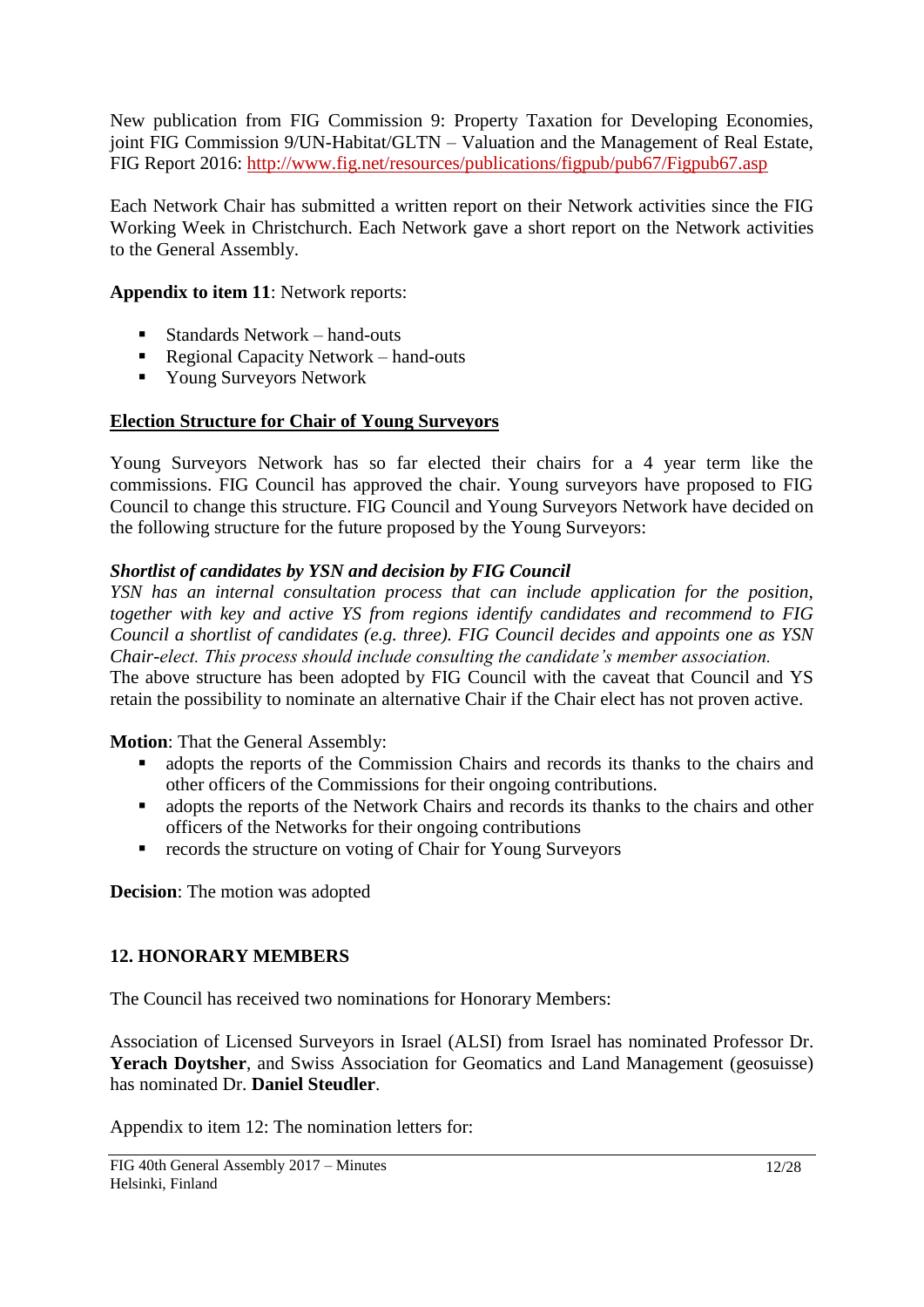- **Professor Dr. Yerach Doytsher, Association of Licensed Surveyors in Israel (ALSI)**
- Dr. **Daniel Steudler**, Swiss Association for Geomatics and Land Management (geosuisse)

According to the Statutes paragraph 3.1.7 an individual who has materially assisted the development and promotion of the surveying profession at the international level can be appointed as an honorary member. Nomination for this appointment shall be made by a member association or the Council, which will consider it and submit it to a vote of the General Assembly.

The Council has considered both proposals and decided to propose to the General Assembly that it appoints Yerach Doytsher, ALSI, Israel and Daniel Steudler as Honorary Members of the Federation for the outstanding services they have provided to the Federation in different positions and functions.

**Paul Munro-Faure**, FAO, has worked closely with FIG for many years and is now standing down from FAO. FIG Council would like to acknowledge the longstanding cooperation with Paul Munro-Faure. As a special consideration FIG Council has decided to appreciate him as Honorary Ambassador. His certificate will be presented to him by the President during the Opening Ceremony on 30 May.

**Motion**: That the General Assembly appoints Yerach Doytsher and Daniel Steudler Honorary Members of FIG, and that the General Assembly notes the appreciation as Honorary Ambassador for Paul Munro-Faure that will be presented to him at the Opening Ceremony.

**Decision:** The motion was adopted with applause.

## <span id="page-12-0"></span>**13. REPORTS FROM THE FIG TASK FORCES 2016-2017**

FIG has currently four Task Forces.

## <span id="page-12-1"></span>**13.1. Task Force on Real Property Markets**

The Task Force assesses the progress of establishing the real property markets in the countries with economies in transition. The Task Force is chaired by Pekka Halme, Finnish Association of Geodetic and Land Surveyors MIL. A session on Real Property Markets is included in the technical programme.

**Appendix to item 13.1** – Status Report from the Task Force. Hand-outs.

**Motion**: That the General Assembly adopts the report from the Task Force and records its thanks to the Chair of the Task Force and its members.

**Decision**: The motion was adopted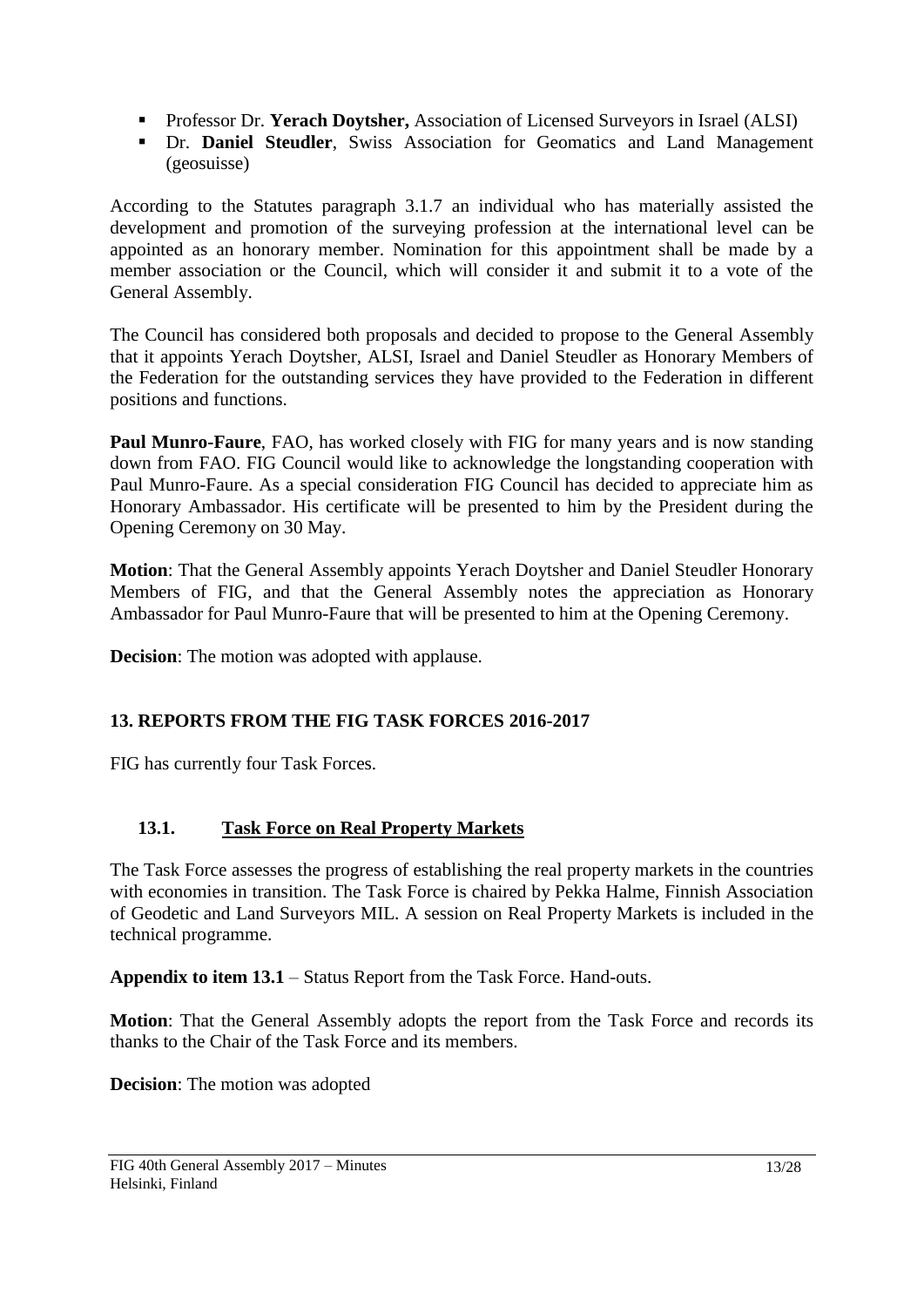## <span id="page-13-0"></span>**13.2. Task Force on Corporate Members**

The Task Force is established to strengthen the FIG relationship with corporate members. The Task Force is chaired by John Hohol, National Society of Professional Surveyors (NSPS) in cooperation with Bryn Fosburgh, Vice President of Trimble.

**Appendix to item 13.2** – Status Report from the Task Force.

**Motion**: That the General Assembly records the report from the Task Force and records its thanks to the Chair of the Task Force and its members.

**Decision**: The motion was adopted.

## <span id="page-13-1"></span>**13.3. Task Force on Scientific Journal**

The Task Force is established to investigate the usefulness and need and if justified, the steps forward in order to introduce an FIG peer review Journal (electronic or printed). The Task Force is chaired by Yerach Doytsher, Association of Licensed Surveyors in Israel (ALSI). The Task Force has written a final report and proposal to be presented and adopted at the General Assembly 2017. After the reporting, the Task Force has completed its task, and FIG Council will decide on the next steps. The report closes the task force.

**Appendix to item 13.3** – Final Report from the Task Force. Presentation Hand-outs

**Motion**: That the General Assembly:

- **records the final report and recommendations from the Task Force,**
- $\blacksquare$  records its thanks to the Chair of the Task Force and its members
- decides to close the FIG Task Force on Scientific Journal as its work has come to an end

**Decision**: The motion was adopted. The President thanked the Task Force for its work and the recommendations, and said that the recommendations as well as comments from the General Assembly will be discussed by council. The editorial board of the FIG peer review will also be included in the discussions.

## <span id="page-13-2"></span>**13.4. Task Force on Commission Structure**

The Task Force assesses the Commissions and investigates if there is a need to revise their structure and to provide a proposal on possible improvements. The Task Force is chaired by Mikael Lilje, Swedish professionals for the built environment, Samhällsbyggarna.

The Task Force has written a final report and proposal to be presented and adopted at the General Assembly 2017. The final report is based on the discussions and feed back from the Task Force sessions at FIG Working Week 2016, and the regional meetings held during the autumn 2016.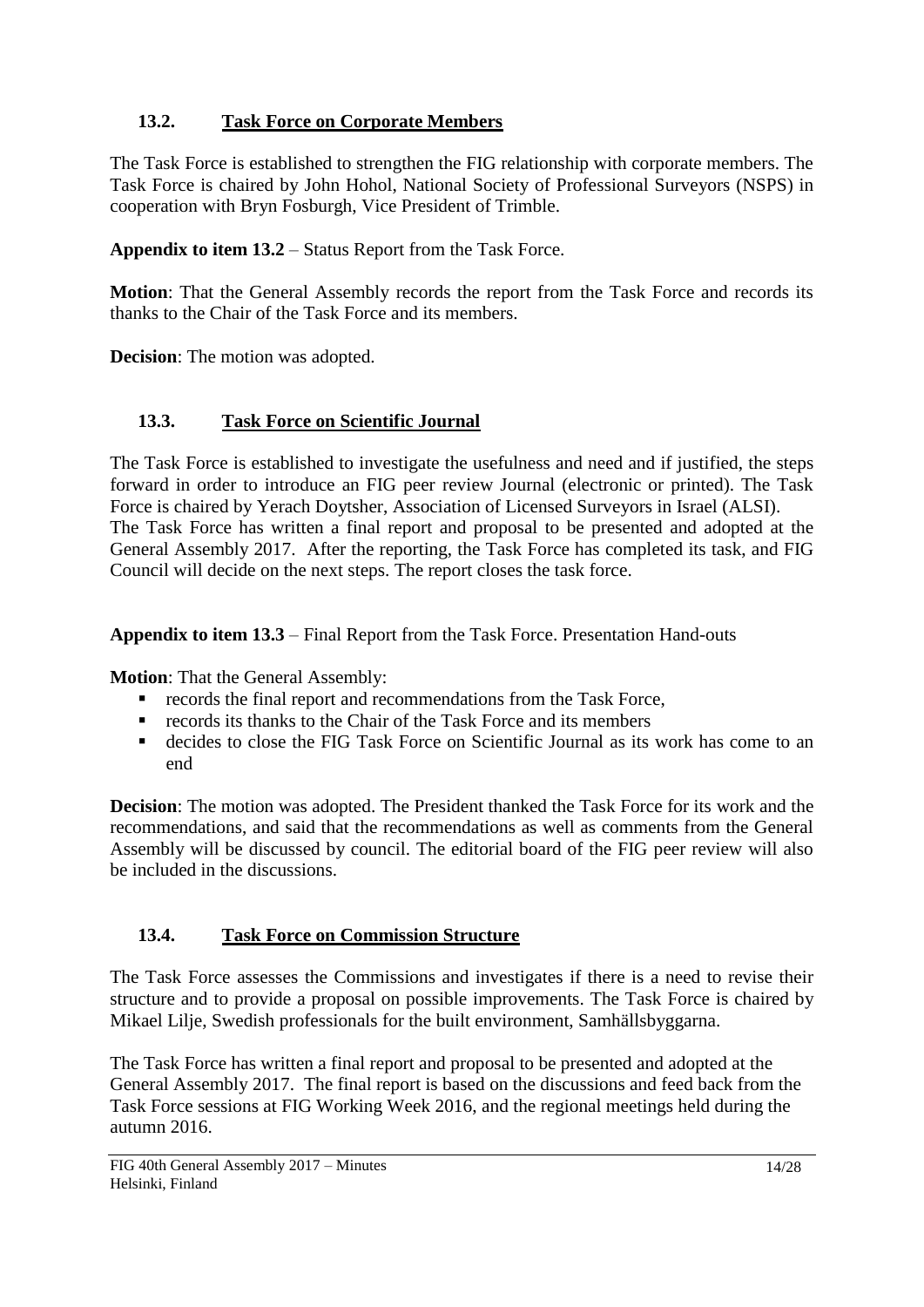Members of FIG had another possibility to discuss the proposal in more details with the Task Force at a lunch meeting on Thursday 1 June 2017.

A summary of the comments received during the first General Assembly session and the Task Force session will be presented at the  $2<sup>nd</sup>$  General Assembly together with a final proposal for the General Assembly.

Votings for Commission Chairs for the term 2019-2022 for the current 10 commissions will be done at the General Assembly 2018 in Istanbul, Turkey. The bid for nominations will be published in July/August.

## **Appendix to item 13.4** – Report from the Task Force

**Motion**: That the General Assembly

- records the final report and recommendations from the Task Force,
- records its thanks to the Chair of the Task Force and its members
- notes the discussion session during the Working Week
- decides to take the Task Force proposal with amendments, if any, to a voting at the second General Assembly Session
- notes the voting schedule for commission chairs for the term 2019-2022

**Decision**: The motion was adopted

## <span id="page-14-0"></span>**14. CO-OPERATION WITH THE UNITED NATIONS AND THE WORLD BANK**

Since the 39th General Assembly, FIG has continued to collaborate with the World Bank and various agencies and structures within the United Nations.

The main activities in the co-operation with the United Nations and the World Bank during this period have been:

At FIG Working Week 2016, a pre-workshop was organised in cooperation with UN-Habitat/GLTN, FAO, AUS-Aid and NZ-Aid on Climate Change and Tenure Insecurity in Small Island Developing States, SIDS. Outcome of the workshop was a declaration which has been published in the FIG Publication series:

The FIG Christchurch Declaration - Responding to Climate Change and Tenure Insecurity in Small Island Developing States. The Role of Land Professionals SIDS Workshop, FIG Working Week, Christchurch, New Zealand 30 April – 1 May 2016. FIG Report 2016 <http://www.fig.net/resources/publications/figpub/pub68/figpub68.asp>

Participation to FAO and the Voluntary Guidelines, VGGT.

At FIG Working Week 2016 two special sessions, one of them being the FIG Academic Forum, were organised. A result of the Working Week 2016 was an action statement. Appendix to agenda item 14:

- FIG/FAO Action statement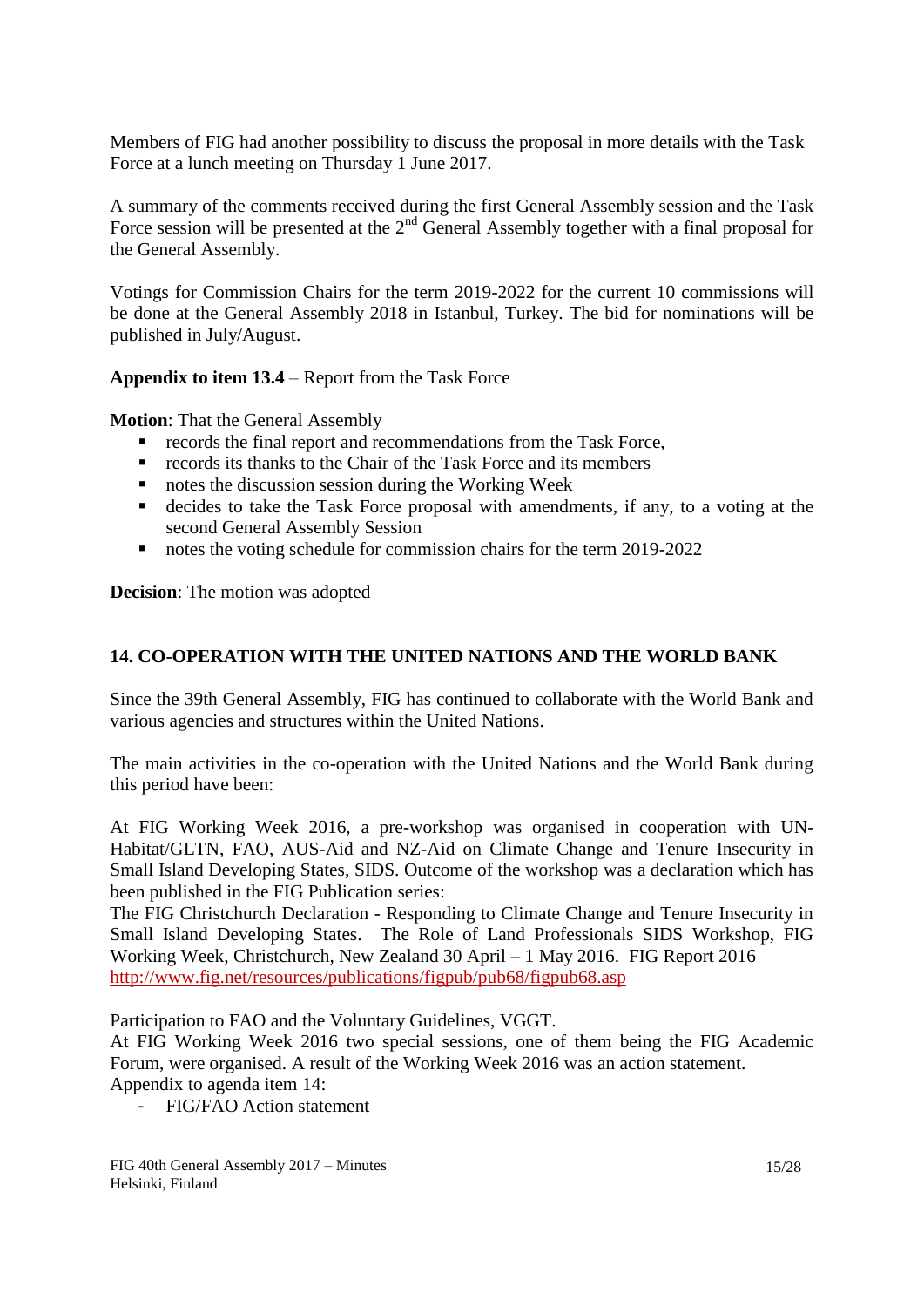- Article published in the Magazine GeoConnexion on the outcome of the cooperation and the action statements

Again in 2017 at the Working Week there will be two sessions, FIG Academic Forum and a special session on Land Consolidation.

Participation to Global Land Tool Network GLTN:

- Lead of Global Land Tool Network Professional Cluster 2016-17,
- Participation in the GLTN International Advisory Board
- STDM workshops in cooperation with FIG Young Surveyors
- Expert Group Meetings
- Special sessions in the Working Week 2017 technical programme

FIG Publication 52 FIG Publication no 52 The Social Tenure Domain Model - A Pro-Poor Land Tool on Social Tenure Domain Model. FIG Report, 2010. <http://www.fig.net/pub/figpub/pub52/figpub52.pdf> has now been translated into three laguages: Arabic: [http://www.fig.net/resources/publications/figpub/pub52/Figpub52\\_arabic.pdf](http://www.fig.net/resources/publications/figpub/pub52/Figpub52_arabic.pdf) French: link will follow – under preparation Japanese: link will follow – under preparation

Participation at the Habitat III meeting organised by UN-Habitat Participation to the work of UN-GGIM Participation to the work of the International Committee on Global Navigation Satellite Systems (ICG) Participation to UN-OOSA Participation at the World Bank Conference in March 2017.

**Motion**: That the General Assembly

- adopts the report on the co-operation between FIG and the United Nations, its agencies and the World Bank
- endorses the Christchurch Declaration
- endorses the FAO/FIG statement
- records its thanks to all those who have contributed to this co-operation

**Decision**: The motion was adopted.

## <span id="page-15-0"></span>**15. LIAISON WITH INTERNATIONAL PROFESSIONAL ORGANISATIONS**

The Joint Board of Spatial Information Societies JB-GIS was formally established during the FIG Working Week in Cairo in 2005 and meets annually during a major conference. The meeting of JB-GIS in 2016 was held in August 2016. FIG has collaborative MoUs with a number of the organizations who are part of JB-GIS.

FIG has further bilateral agreements of co-operation with several other international associations like ISM, IFHP, CIB, ION, ICEC, FIABCI, IFHS, PAIGH and PAQS.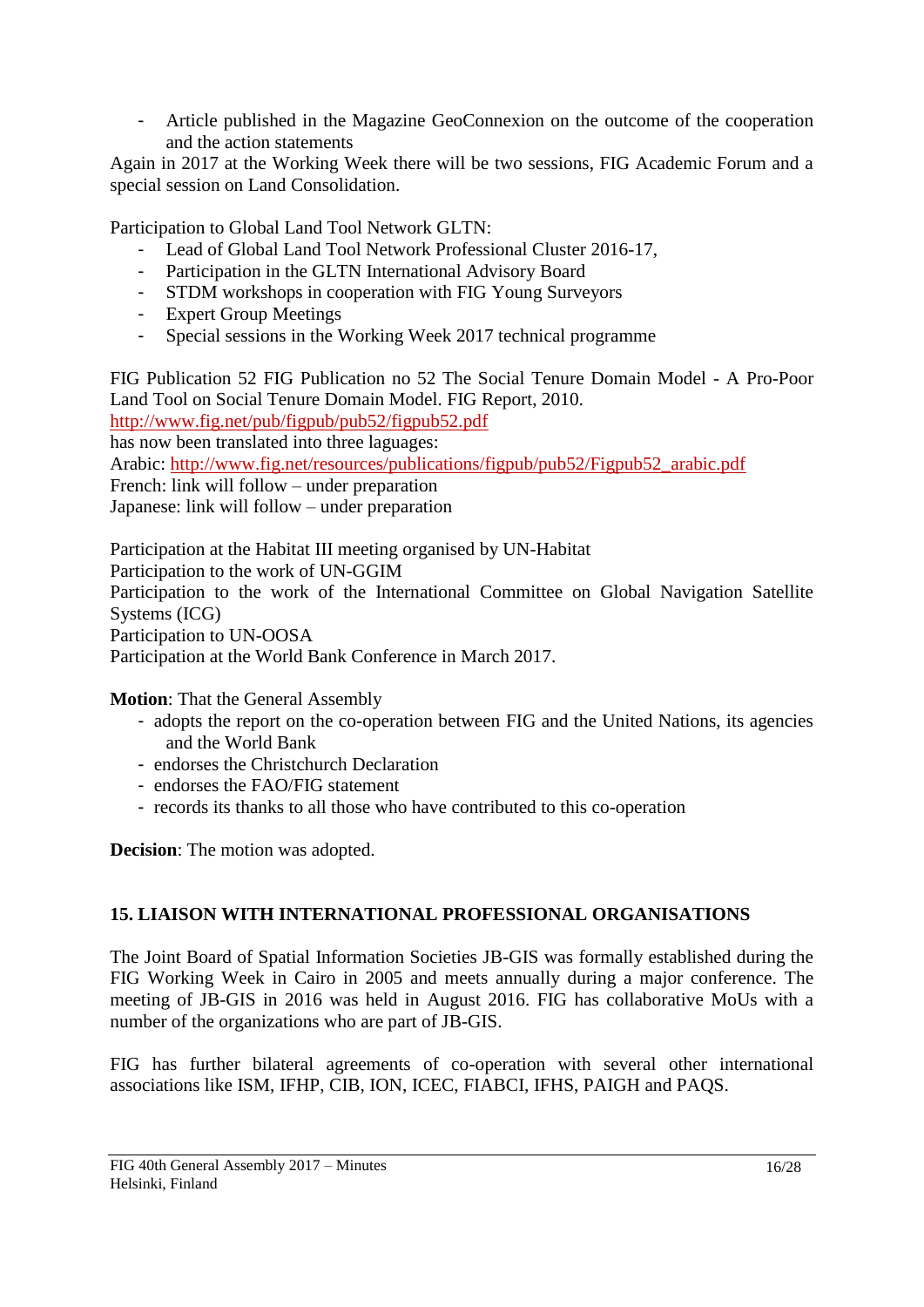FIG is represented in International Construction Measurement Standard Coalition by Chair of FIG Commission 10, See Lian Ong who has been appointed chair of the Standard Setting Committee. FIG is represented in the Trustee Board by the President.

FIG is represented in International Land Measurement Standard Coalition by Mr. Maurice Barbieri.

FIG Council has furthermore decided to join the Ethics Standard Committee.

FIG is a member of the International Council for Science (ICSU) and is working together with ISO and International Valuation Standards Committee (IVSC) on standards.

**Motion**: That the General Assembly records the report on the liaison with other international associations.

**Decision**: The motion was adopted.

## <span id="page-16-0"></span>**16. AMENDMENT TO STATUTES AND INTERNAL RULES**

The following two agenda items, 17.1 and 17.2 were introduced at the first session of the General Assembly, and voting will take place at the second session on 2 June, under agenda item 24.

## <span id="page-16-1"></span>**16.1. Amendment proposed by DVW Society of Geodesy, Geoinformation and Land Management, Germany**

FIG President and Council has received letter from DVW with proposal for amendment of the FIG Statutes:

| <b>Existing provision</b>                       | Proposed amendment (amendment here                    |
|-------------------------------------------------|-------------------------------------------------------|
|                                                 | shown in italics)                                     |
| 5.5 The term of office for all elected          | 5.5 The term of office for all elected                |
| members of the Council is four years subject    | members of the Council is four years subject          |
| to the provisions of section 5.6. No individual | to the provisions of section 5.6. No individual       |
| may serve for more than two consecutive         | may serve for more than two consecutive               |
| periods on the Council and the term of office   | periods on the Council <i>as vice president</i> . The |
| of the president is limited to one period of    | term of office of the president is limited to         |
| four years. The term of office for the          | one period of four years. The term of office          |
| President, Vice Presidents and the ACCO         | for the President, Vice Presidents and the            |
| representative starts on 1 January in the year  | ACCO representative starts on 1 January in            |
| immediately following their election. For the   | the year immediately following their election.        |
| purposes of this section a single term of two   | For the purposes of this section a single term        |
| years or less shall not be considered as a term | of two years or less shall not be considered as       |
| of office.                                      | a term of office.                                     |
|                                                 |                                                       |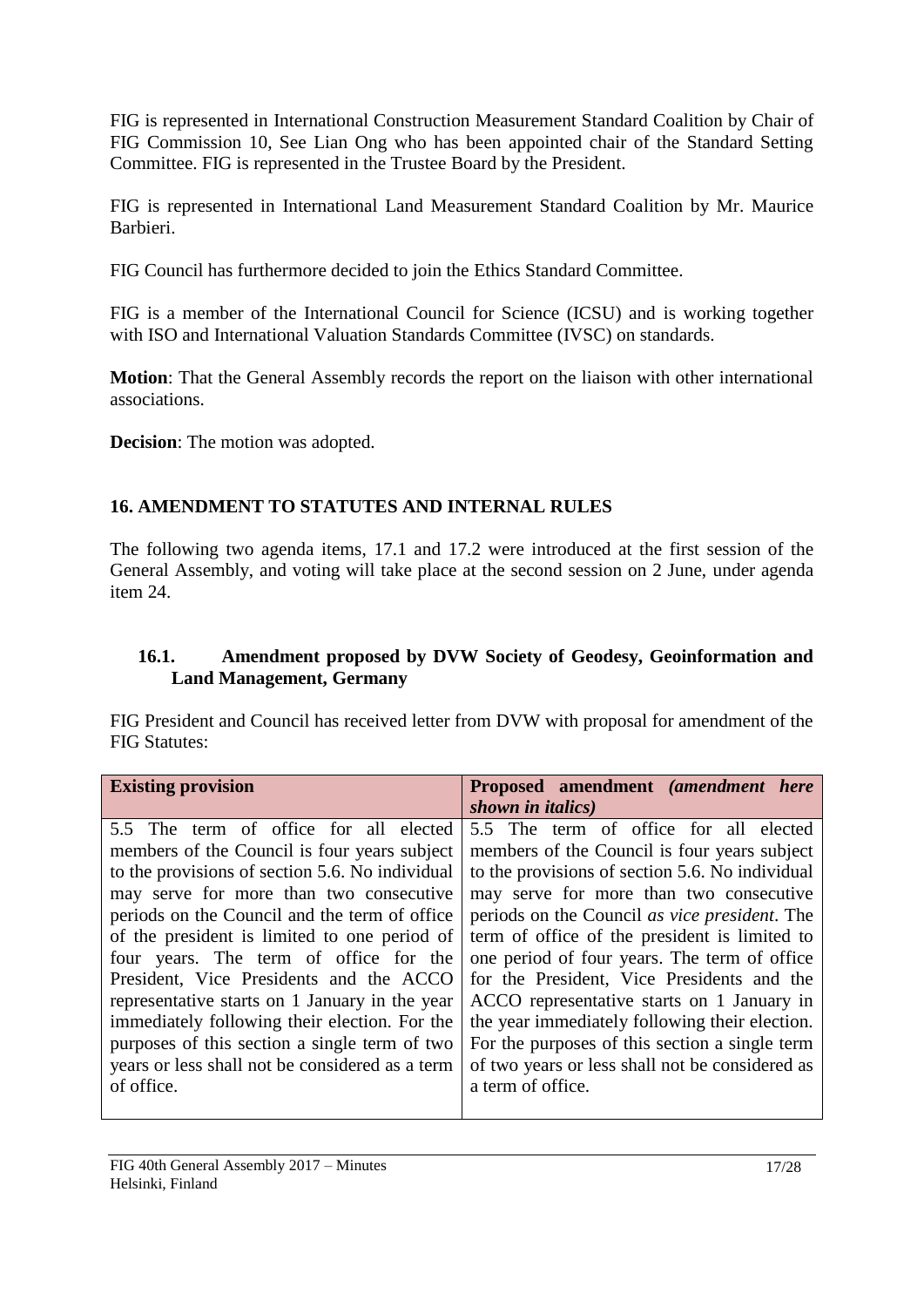The proposal was presented by President of the German Association DVW and hereafter discussed by the General Assembly. Comments included:

- A change should be done on thorough research
- A proper review is needed before a discussion
- Qualified candidates for the posts are needed
- It is a principle matter, and therefore it needs to be considered carefully
- A potential candidate will already have had 8 years to implement ideas
- Experience is important
- There was a major governance change in 2001 that was a result of many discussions, and which was fully operational in 2007
- Important to encourage global influence
- 16 years since FIG has examined itself. Much has happened since then perhaps good idea to study FIG overall – finances, administrations, commissions, everything
- FIG provides an open platform

Attached to item 16.1 and 23: Letter from DVW

**Motion**: That the General Assembly notes the presentation of the proposed change and decides to make the elections at the second session of the General Assembly.

**Decision**: The motion was adopted.

## <span id="page-17-0"></span>**16.2. Amendment proposed by Council**

FIG President introduced the rationale behind "Suspended status" for FIG members.

FIG Council has in the later years experienced on several occasions where a member (member association, affiliate or academic member):

- had difficulty in remitting its membership dues to FIG;
- could not be contacted; and
- experienced internal financial distress,

due to circumstances beyond the member's or FIG's control such as domestic civil strife, external economic sanctions or sharp sudden domestic economic turmoil, but desirous of remaining a member of FIG.

FIG Council has adopted guidelines to handle the above situation, and suggests that the already adopted paper on membership suspension will be added to the FIG Statutes, Internal Rules and Guidelines as a new Guideline for Council and FIG Office.

**Appendix to agenda item 16.2**: Guidelines for membership suspension by decision of council.

**Motion**: That the General Assembly endorses the Guidelines for membership suspension by decision of council.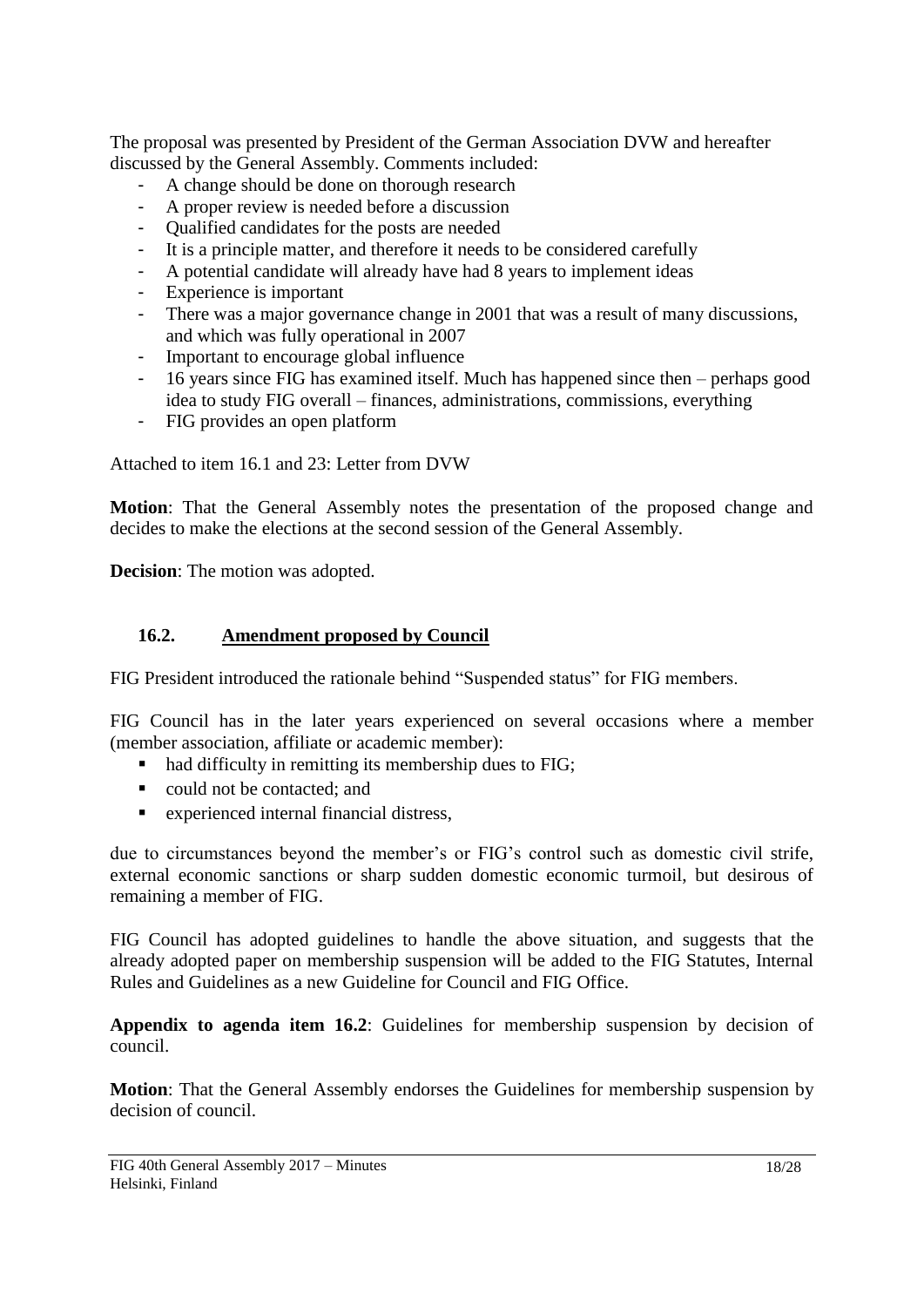**Decision**: The motion was adopted.

## <span id="page-18-0"></span>**17. FIG ACCOUNTS FOR 2016, AUDITOR'S REPORT AND BUDGETS 2017-2020**

Vice President Rudolf Staiger presented the report to the General Assembly. This report included the auditors report from 2016, official accounts (income statement 2016) and balance sheet 31 December 2016, a summary of 2016 accounts, an updated budget for 2017 and proposals for budgets 2018-2020 and proposal for membership fees for member associations in 2019.

## **Appendix to item 17:**

Report on Financial Issues (including 2016 accounts and budgets 2017-2020) Annexes:

- **17A** Auditor's Report, Income Statement for 2016 and Balance Sheet at 31 December 2016.
- **17B** FIG Result 2016
- **17C FIG Budgets 2017-2020**
- **17D** List of member associations whose membership fees are in arrears for 2016 and earlier and that are not allowed to vote - to be published on the FIG web site **26 April 2017** (in roll call).
- **Hand-outs**

**Motion**: That the General Assembly

- adopts the audited accounts for 2016,
- adopts the Finance Report, and
- adopts budgets for 2017–2020

**Decision**: The motion was adopted.

## <span id="page-18-1"></span>**18. SUBSCRIPTION RATES FOR 2019**

The General Assembly has to set levels of fees for member associations two years in advance of the year in which they become payable. Fees are payable in respect of each individual member up to a maximum of 5,500 members. The membership fee structure was changed in 2009. Membership fees have been discussed as part of the finance report, **appendix to item 17**.

The 2016 General Assembly approved membership fees for 2018 as follows:

| Year | Per capita fee                                                  | <b>Minimum</b> fee | <b>Maximum</b> fee   |
|------|-----------------------------------------------------------------|--------------------|----------------------|
| 2018 | €4.48 per member up to a 20 members or €50                      |                    | $\mid$ 5,500 members |
|      | maximum of 5,500 members   (whichever is greater) $ $ (€24,640) |                    |                      |
|      | Member associations from                                        |                    |                      |
|      | countries listed by the World                                   |                    |                      |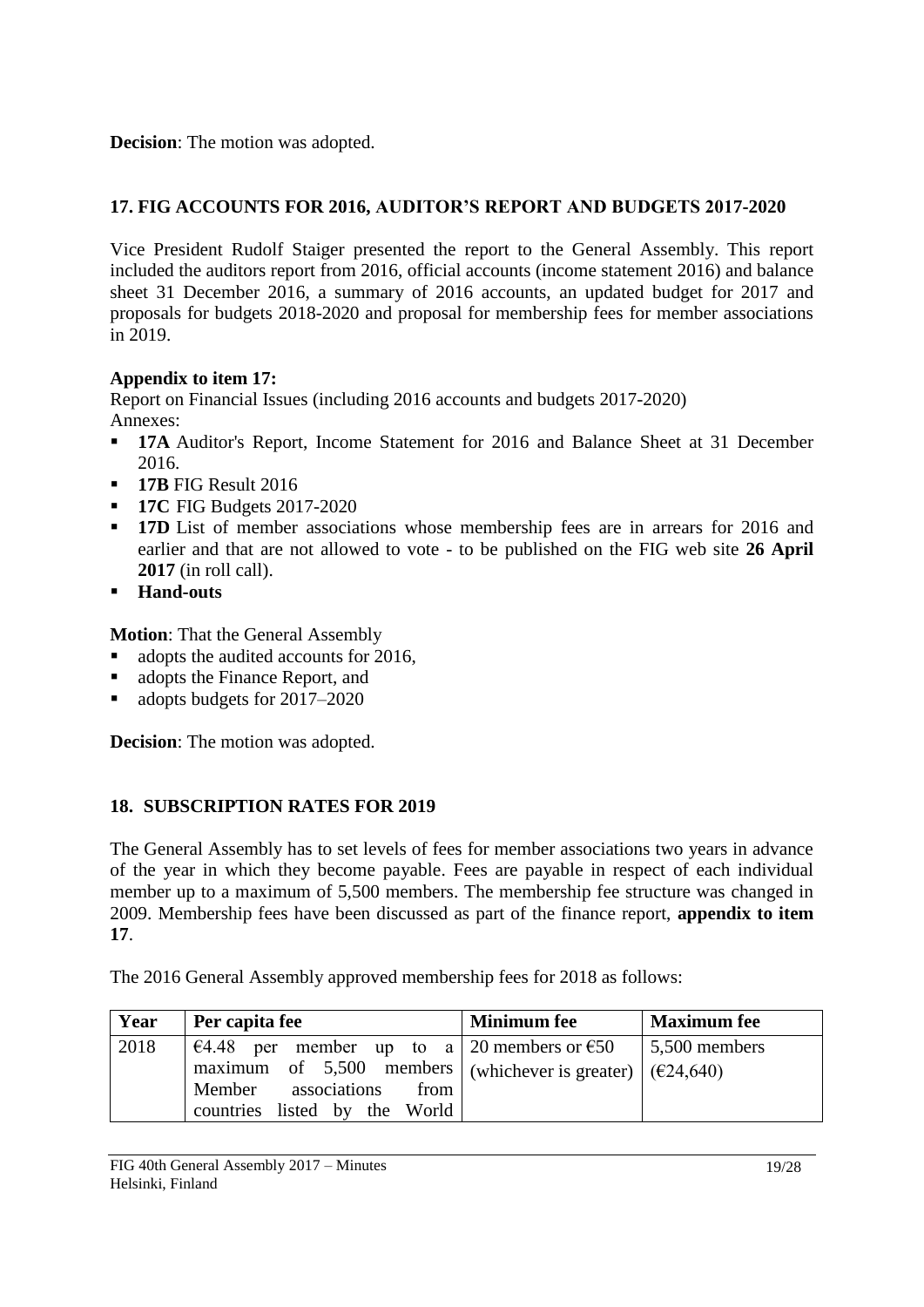| Bank as low-income economies or          |  |
|------------------------------------------|--|
| lower-middle-income economies            |  |
| shall pay $\epsilon$ 2.24 member up to a |  |
| maximum of 5,500 members.                |  |

The World Bank lists of the low-income economies and the lower-middle-income economies are available at: [http://data.worldbank.org/about/country-classifications/country-and-lending](http://data.worldbank.org/about/country-classifications/country-and-lending-groups)[groups](http://data.worldbank.org/about/country-classifications/country-and-lending-groups) 

The 2018 subscription fees have been kept at the same level as for the years 2012-2018.

Although FIG Council knows that budgets are tight among the member associations, it has decided to propose to the General Assembly an increase of the subscription rates of 8% to  $€4.80$  per member from  $€4.48$ . The rates have been kept stable since 2012, Council and office have been very cost conscious, but must also face that there is a general increase in costs.

**Motion**: That the General Assembly adopts following membership fees payable by member associations in 2019:

| Year | Per capita fee                                            | <b>Minimum</b> fee | <b>Maximum</b> fee |
|------|-----------------------------------------------------------|--------------------|--------------------|
| 2019 | $€4.80$ per<br>member up to a 25 members or $\epsilon$ 50 |                    | 5,500 members      |
|      | maximum of $5,500$ members (whichever is greater)         |                    | (E26,400)          |
|      | Member associations<br>from                               |                    |                    |
|      | countries listed by the World                             |                    |                    |
|      | Bank as low-income economies or                           |                    |                    |
|      | lower-middle-income economies                             |                    |                    |
|      | shall pay $\epsilon$ 2.40 per member up to                |                    |                    |
|      | a maximum of 5,500 members.                               |                    |                    |

**Decision**: The motion was adopted.

## <span id="page-19-0"></span>**19. DECISION ON THE VENUE FOR FIG WORKING WEEK 2021 – PRESENTATION OF CANDIDATES**

The FIG Working Weeks are organised by FIG together with a local member association. FIG will together with the local member association have full responsibility of the arrangements and of the financial result. This offers FIG better opportunities in terms of organising events and generating revenue. Therefore the Council has to ensure that all candidates are aware of the role of FIG and split of responsibilities for organising the Working Week. This General Assembly will decide on the host for the 2021 Working Week.

The FIG Council has received two bids to host the FIG Working Week 2021, and FIG Council thanks all bidding member associations for their special engagement and contribution to FIG.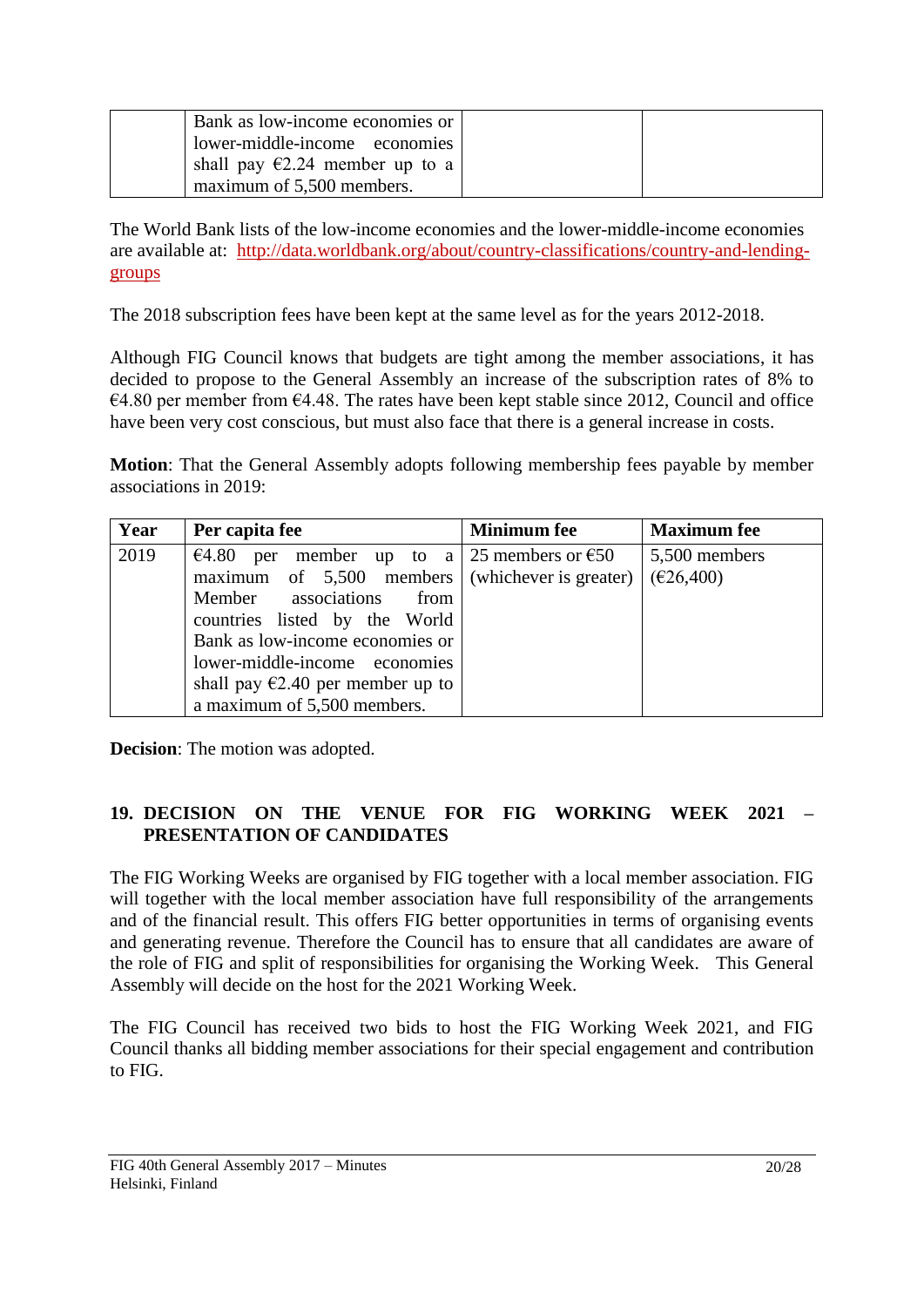The Council has considered the bids and has decided to present the submitted bids to the General Assembly for its decision:

- a) Accra, Ghana, Licensed Surveyors Association of Ghana and Ghana Institution of **Surveyors**
- b) Krakow, Poland, Association of Polish Surveyors (SGP)

#### **Appendix to item 19 and 24**

- Summary Reports on the Bids for FIG 2021 Working Week (to be added)
- Bidding documents for FIG 2020 Working Week:
- a) Accra, Ghana, Licensed Surveyors Association of Ghana and Ghana Institution of Surveyors - Presentation
- b) Krakow, Poland, Association of Polish Surveyors (SGP) Presentation

At the session each candidate got exactly 10 minutes to make a presentation of their proposal and framework of the Working Week and their bid.

Decision on the venue of FIG 2021 Working Week will be made at the second session of the General Assembly on 2 June. The voting will be made by blind votes.

**Motion**: That the General Assembly notes the submission, the summary report and the presentations, makes its careful consideration and decision during the second session of the General Assembly on 2 June.

**Decision**: The motion was adopted

### **Monday 29 May 16:00 – 17:30, Room 102**

<span id="page-20-0"></span>Session for Presidents/Heads of Delegation of Member Associations and other FIG members (affiliate, academic, corporate): Developing Professional Networks and Mutual Recognition Agreements Around the Globe.

### **FRIDAY 2 JUNE 2017**

### **Friday, 2 June, 08:30-10:30**

## **Room 103, Messukeskus Conference Centre, Helsinki, Finland**

#### **Presidents' Meeting** (by invitation only)

#### <span id="page-20-1"></span>**20. FIG PRESIDENT'S MEETING**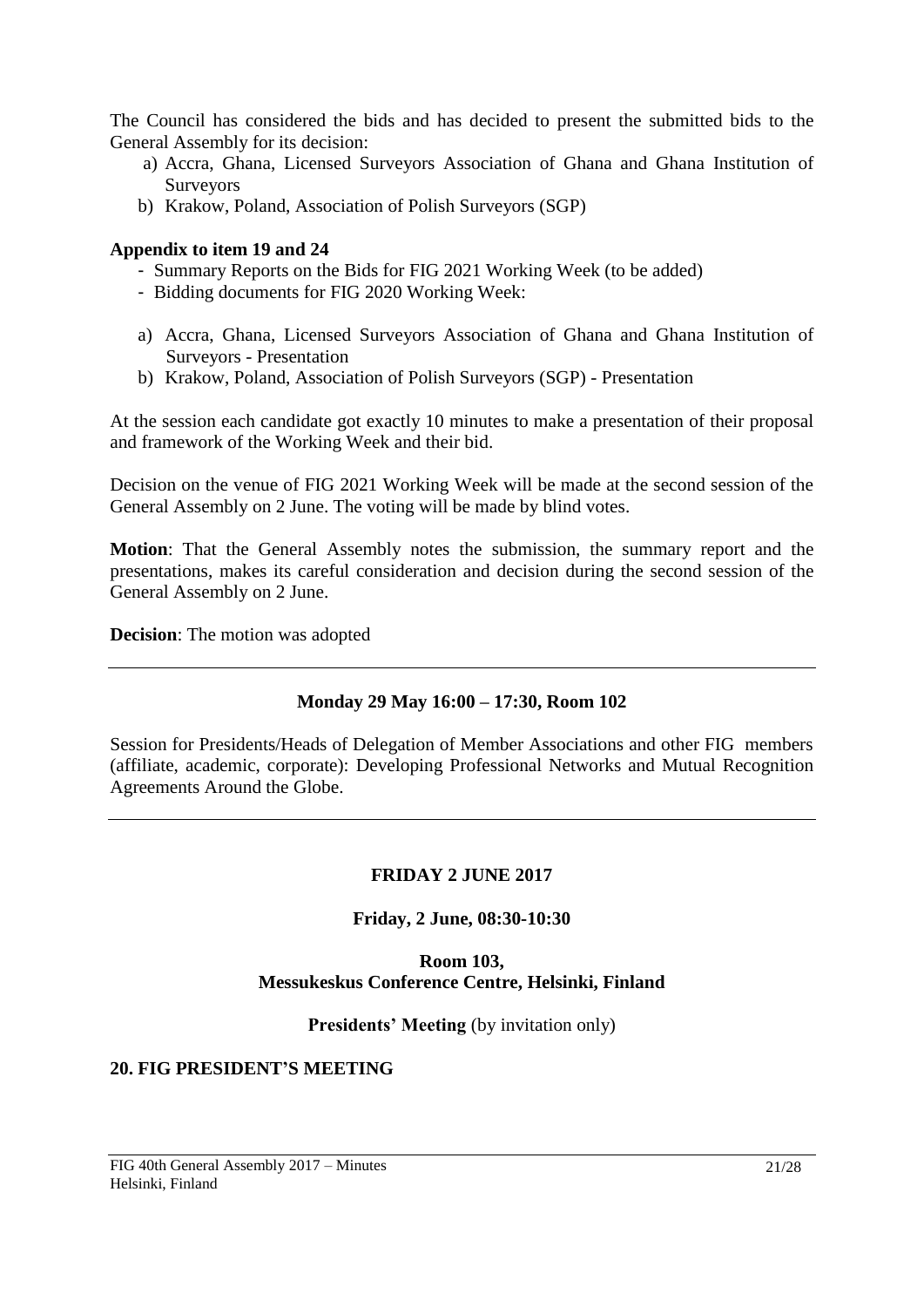Totally 59 persons attended the Presidents' Meeting. At the meeting challenges facing the member associations and relations between member associations and FIG were discussed, hereunder the fact that next year at the Congress 2018 in Istanbul, Turkey there will be election for the positions in FIG as President, two Vice Presidents and for the chairs of the 10 commission, as well as experiences from the FIG Working Week 2017. A separate memorandum of this meeting is circulated to the participants of the meeting and to the Presidents of member associations.

## **Friday, 2 June, 11:00–12:30 and 13:30-15:00**

#### **Plenary Hall, 101, Messukeskus Conference Centre, Helsinki, Finland General Assembly, Second Session and Closing Ceremony**

## <span id="page-21-0"></span>**21. ROLL CALL**

Vice President Rudolf Staiger took the roll call. The roll call was done for member associations only.

It was noted that only member associations that have paid all their membership fees to the end of 2016 were allowed to vote at the meeting. A list of member associations that were not allowed to vote was published and posted on the FIG web site 26 April 2017. Some associations have after this date settled their arrears.

At the second General Assembly 69 member associations out of 104 were present representing 86 votes. Together with observers around 300 persons participated in the General Assembly

**Appendix to items 2 & 21:** Roll Call including information about member associations that are not allowed to vote at the General Assembly because of unpaid membership fees for 2016 and earlier.

To be noted that the General Assembly at its first meeting on 29 May has appointed two representatives as tellers.

*Tellers: The tellers will represent the member association hosting the current General Assembly (MIL/MAKLI, Finland) Martti Pietikainen and the host of the proceeding following General Assembly (Chamber of Surveying and Cadastre Engineers of Turkey) Muzaffer Kahveci.*

**Motion**: Those members present are recorded in the minutes.

**Decision**: The motion was adopted.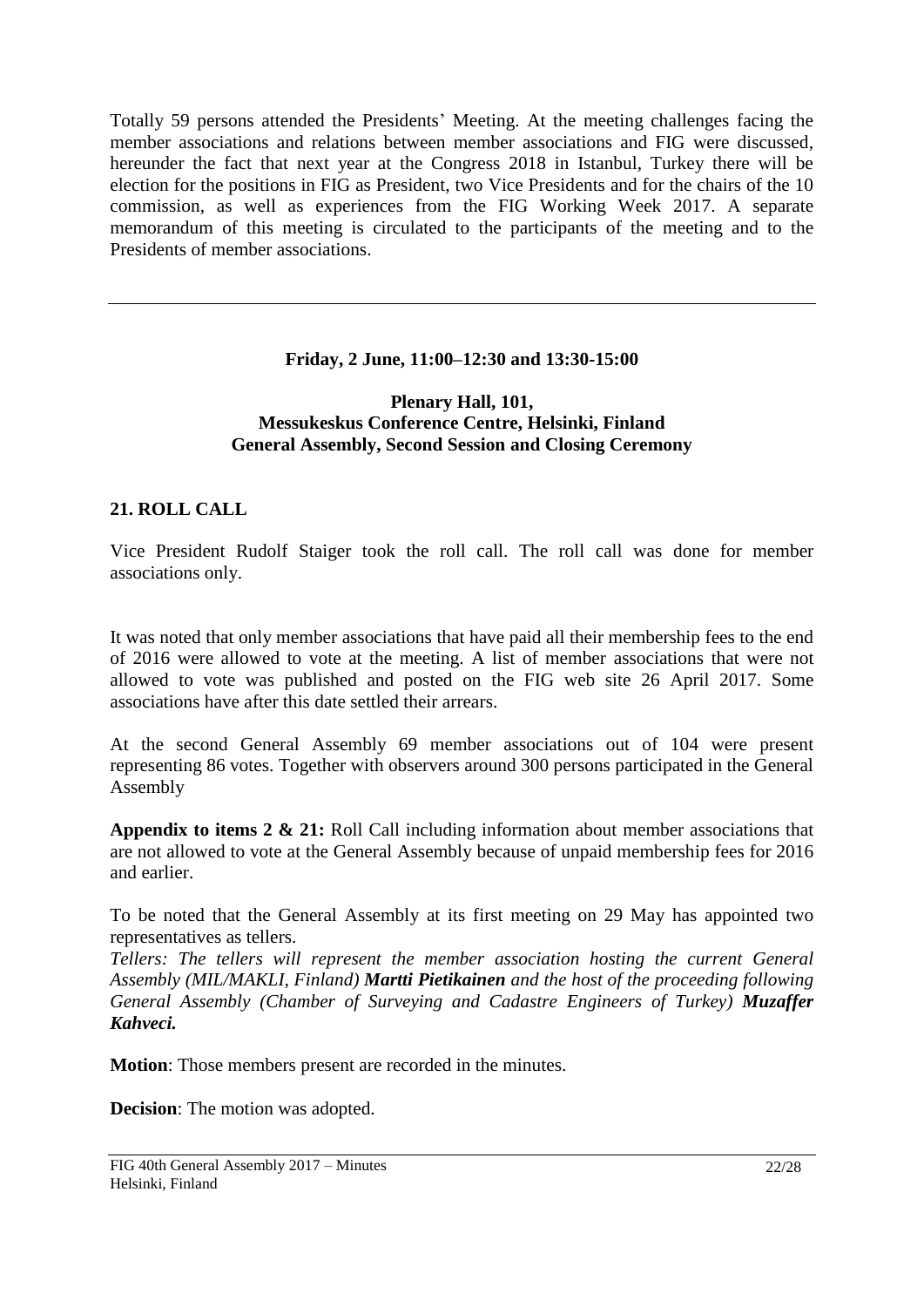## <span id="page-22-0"></span>**22. MEMBERSHIP**

During the Working Week the following member associations that in the first General Assembly were expelled have paid:

- Togo: Ordre des Geometre du Togo MA-10084
- Benin: Ordre Des Geometres Experts Du Benin MA-10113

These member associations will therefore be reinstalled as member of FIG.

Iranian Professional Society of Surveying Engineers (ISS) has paid their arrears, and their status is now changed from suspended to normal membership.

After reinstallation of the above mentioned members the number of FIG member associations is 104 from 89 countries.

Geo-tech Surveys LTD, Ghana has applied for corporate membership category F. FIG Council has approved their membership. Hereafter the number of corporate members is 28.

**Motion**: That the General Assembly decide that the members who have paid their membership fees will be reinstalled as members, note that Iranian Professional Society of Surveying Engineers (ISS) has paid arrears and steir status is changed from suspended to normal memberhsio and that the General Assembly note the approval of the new Corporate member Geo-tech Surveys LTD, Ghana

**Decision**: The motion was adopted.

## <span id="page-22-1"></span>**23. AMENDMENT TO STATUTES AND INTERNAL RULES**

### <span id="page-22-2"></span>**23.1. Amendment proposed by DVW Society of Geodesy, Geoinformation and Land Management, Germany**

FIG President and Council has received letter from DVW with proposal for amendment of the FIG Statutes which was presented at the first General Assembly on 29 May 2017

| <b>Existing provision</b>                                                                          | Proposed amendment (amendment here                                                                      |
|----------------------------------------------------------------------------------------------------|---------------------------------------------------------------------------------------------------------|
|                                                                                                    | shown in <i>italics</i> )                                                                               |
|                                                                                                    | 5.5 The term of office for all elected 5.5 The term of office for all elected                           |
| members of the Council is four years subject   members of the Council is four years subject        |                                                                                                         |
|                                                                                                    | to the provisions of section 5.6. No individual $\vert$ to the provisions of section 5.6. No individual |
|                                                                                                    | may serve for more than two consecutive   may serve for more than two consecutive                       |
|                                                                                                    | periods on the Council and the term of office   periods on the Council as Vice President. The           |
| of the president is limited to one period of $\vert$ term of office of the president is limited to |                                                                                                         |
|                                                                                                    | four years. The term of office for the one period of four years. The term of office                     |
| President, Vice Presidents and the ACCO for the President, Vice Presidents and the                 |                                                                                                         |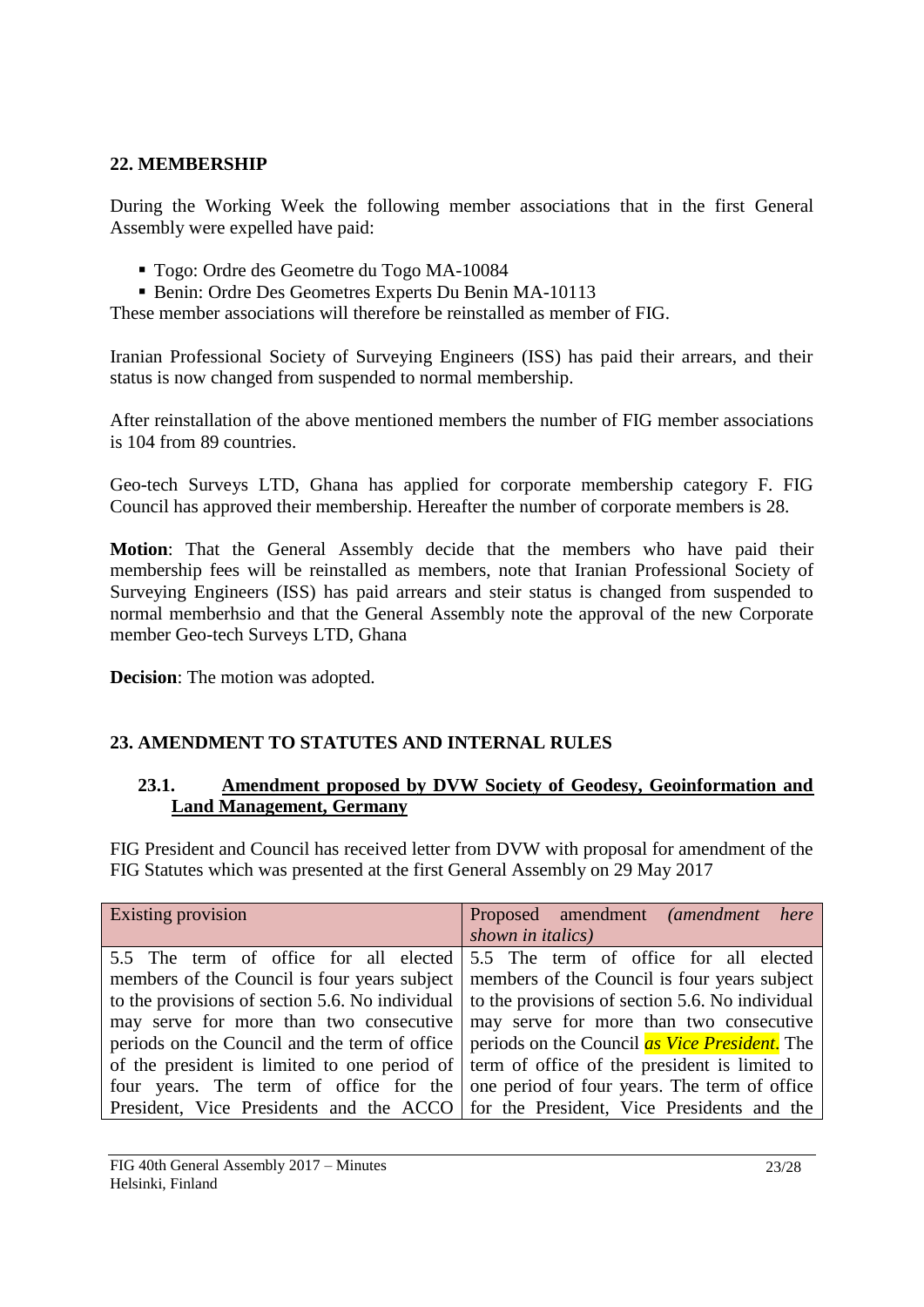| representative starts on 1 January in the year $\vert$ ACCO representative starts on 1 January in    |                                                                                                   |
|------------------------------------------------------------------------------------------------------|---------------------------------------------------------------------------------------------------|
| immediately following their election. For the $\vert$ the year immediately following their election. |                                                                                                   |
| purposes of this section a single term of two $\vert$ For the purposes of this section a single term |                                                                                                   |
|                                                                                                      | years or less shall not be considered as a term   of two years or less shall not be considered as |
| of office.                                                                                           | a term of office.                                                                                 |
|                                                                                                      |                                                                                                   |

The decision took place by blind votes following the FIG statutes and internal rules.

The voting was made by ballot. 49 voted in favour of the change and 37 voted against the change.

Attached to agenda item 16.1 and 23: Letter from DVW

**Motion**: That FIG General Assembly adopts the proposed change to FIG Statutes item 5.5 to: 5.5 The term of office for all elected members of the Council is four years subject to the provisions of section 5.6. No individual may serve for more than two consecutive periods on the Council as vice president. The term of office of the president is limited to one period of four years. The term of office for the President, Vice Presidents and the ACCO representative starts on 1 January in the year immediately following their election. For the purposes of this section a single term of two years or less shall not be considered as a term of office.

**Decision**: The motion was adopted.

### <span id="page-23-0"></span>**24. DECISION ON THE VENUE FOR 2021 FIG WORKING WEEK**

Candidates for FIG 2021 Working Week have made their presentations in the first session of the General Assembly and FIG Council has presented its evaluation. The decision will be made between:

- Accra, Ghana, Licensed Surveyors Association of Ghana and Ghana Institution of Surveyors
- Krakow, Poland, Association of Polish Surveyors (SGP)

The decision took place by blind votes following the FIG statutes and internal rules.

In the voting Accra, Ghana received 47 votes and Krakow, Poland 39 votes

**Motion**: That the General Assembly decides the host and venue for FIG Working Week 2021.

**Decision**: The General Assembly decided that the FIG Working Week 2021 will be hosted jointly by Licensed Surveyors Association of Ghana, Ghana Institution of Surveyors and FIG and will take place in Accra Ghana.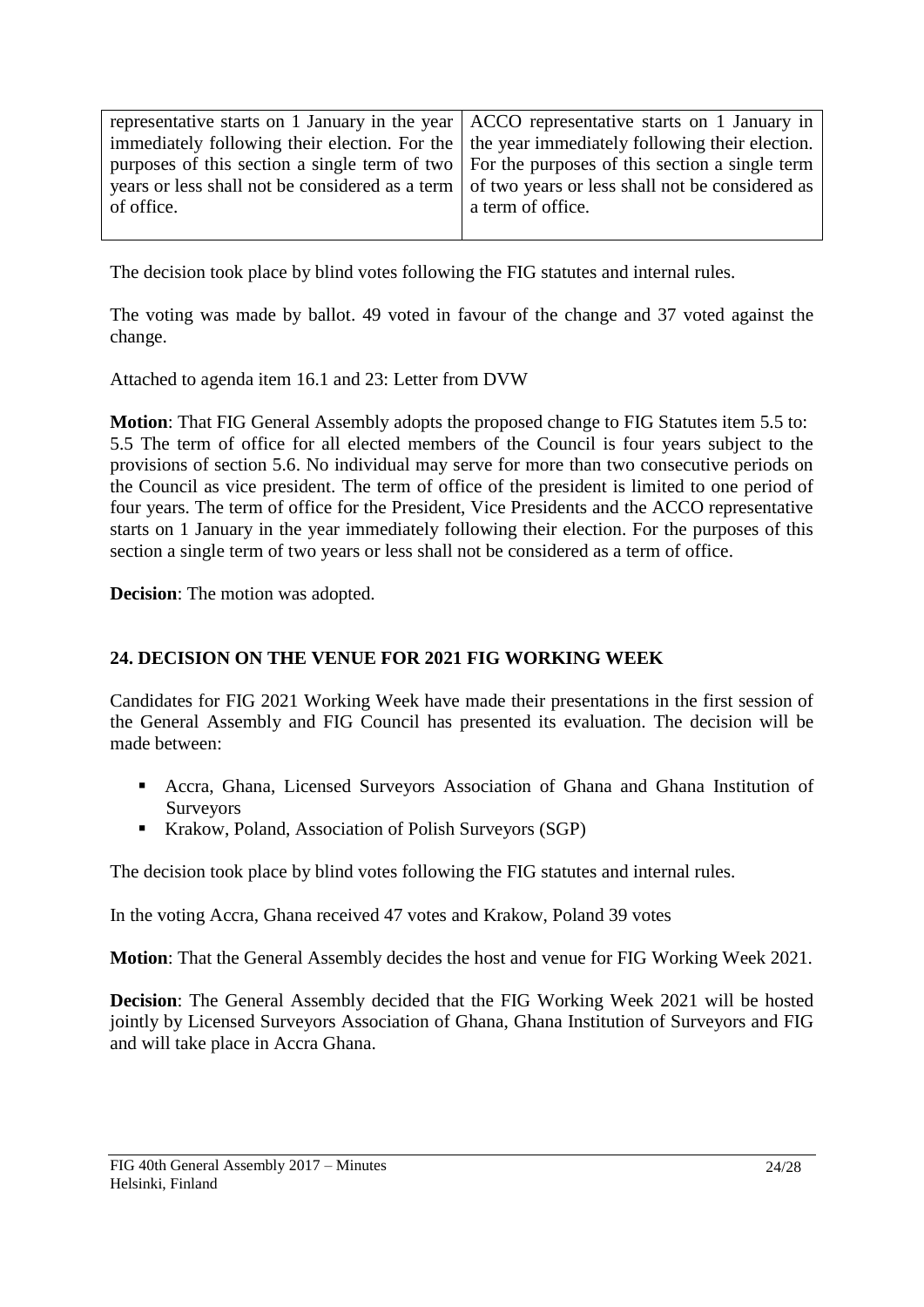## <span id="page-24-0"></span>**25. FIG TASK FORCE ON COMMISSION STRUCTURE**

At the first General Assembly session the final report from the Task Force on Commission Structure was presented and there was allocated time for discussion. Furthermore, on Thursday, 1 June 14:00–15:30 the Members of FIG had a possibility to discuss the proposal in more details with the Task Force.

A summary of the comments received during the first General Assembly session and the Task Force Session was presented at the  $2<sup>nd</sup>$  General Assembly together with the recommendations from the final report.

Voting for Commission Chairs for the term 2019-2022 for the current 10 commissions will be done at the General Assembly 2018 in Istanbul, Turkey. The bid for nominations will be published in July/August.

**Appendix to item 13.4** – Report from the Task Force

**Motion**: That the General Assembly

- Notes the update report
- Adopts the Task Force proposal

**Decision**: The motion was adopted. The Task Force was closed down and the President thanked the Task Force for its contribution. Based on the Task Force Recommendations, comments and feedback from the members, the President established a new group of volunteers among the members to contribute to the definition of a Terms of Reference for a future Working Group on a review of the overall FIG Governance. The Terms of Reference are planned to be presented at the General Assembly on 6 May 2018 during the Congress 2018.

## <span id="page-24-1"></span>**26. REPORTS FROM FIG TASK FORCES**

Chair of FIG Task Force on Corporate Members, John Hohol, reported back to the General Assembly.

Appendix: Presentation hand-outs

**Motion**: That the General Assembly records the report.

**Decision**: The motion was adopted.

## <span id="page-24-2"></span>**27. REPORTS FROM ASSOCIATION, AFFILIATE, ACADEMIC, REGIONAL BODIES AND CORPORATE MEMBERS FORUM (IF ANY)**

During the Working Week there were Member Association Forum, the Director General's/Affiliate Members Forum, Academic Members Forum, Regional Bodies Forum and Corporate Members Meeting. There were reports from Regional Bodies Forum: hand-outs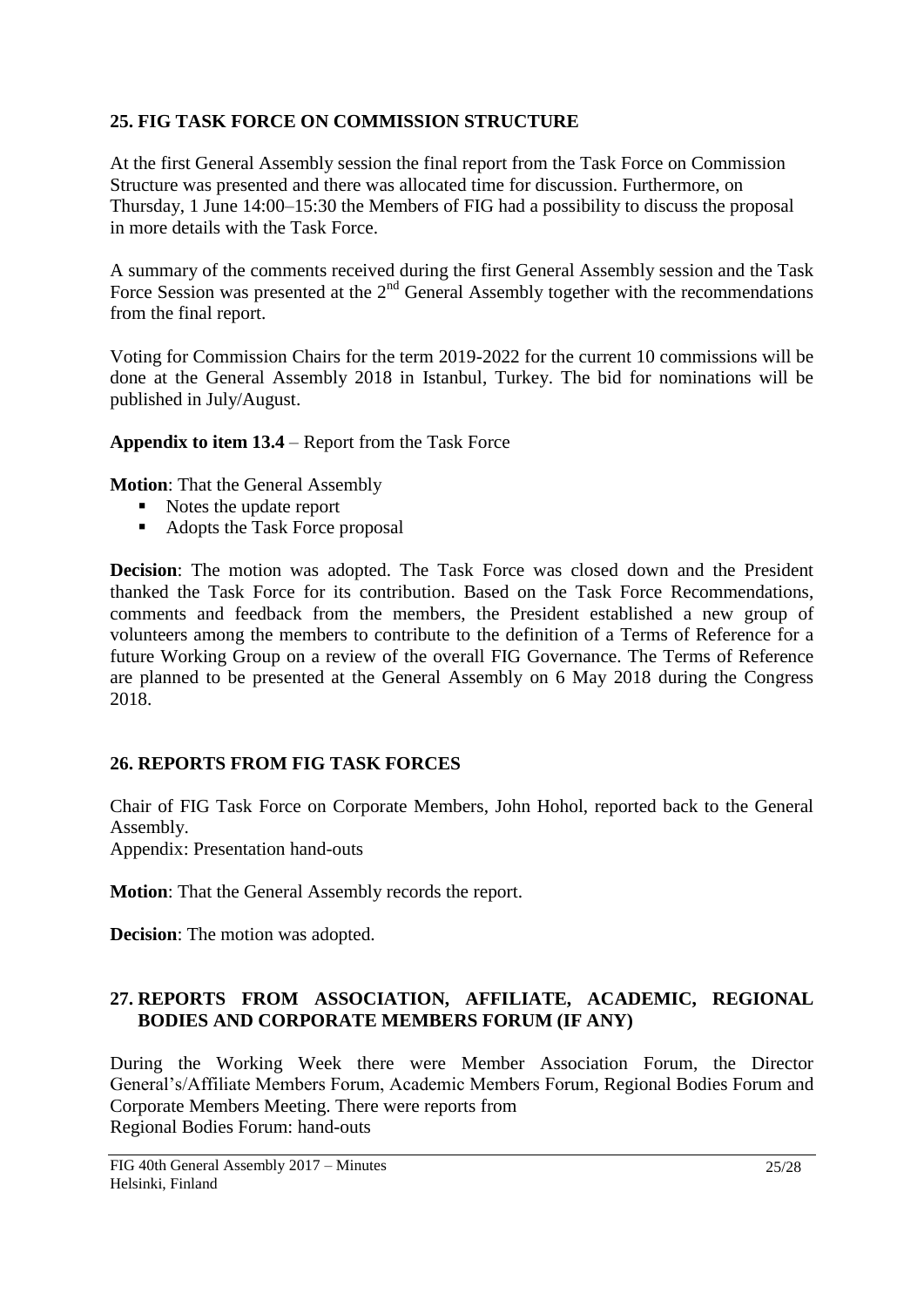Corporate Members Forum: hand-outs

**Motion**: That the General Assembly records the report(s)

**Decision**: The motion was adopted.

## <span id="page-25-0"></span>**28. REPORTS FROM NETWORKS, PERMANENT INSTITUTIONS, FIG FOUNDATION AND OTHER WORKING WEEK ACTIVITIES (IF ANY)**

Networks, Permanent Institutions, FIG Foundation and others had meetings and technical sessions in Helsinki. The following reported back to the General Assembly: FIG Regional Capacity Development Network – presentation hand outs Young Surveyors Network: presentation hand-outs

On behalf of the Chair of the Standards Network Christiaan Lemmen gave a short oral report including two recommendations:

- to set up a Cross Commission Working Group or may be a Task Force to discuss the implications of blockchain technology for FIG and for the profession.
- to propose a new Working Item Proposal to TC 211 on Geographic Information of ISO for a revision of the Land Administration Domain Model

FIG Foundation: presentation hand-outs

**Motion**: That the General Assembly records the reports.

**Decision**: The motion was adopted.

### <span id="page-25-1"></span>**29. REPORTS FROM COMMISSIONS**

FIG Commissions had their annual meetings, administrative meetings and technical sessions during the Working Week. Vice President Diane Dumashie reported back on the commission activities based on input from all commissions.

FIG Commission 5 introduced a new price. The Commission has decided to award the best Commission 5 paper of the FIG Working Week with the NavXperience Award. The award is donated by the company NavXperience GmbH Berlin, working in the field of navigation and location. The award consists of free registration for the next FIG Congress in Istanbul, a trophy, and 400 EUR. This year the price was awarded to Hannu Koivula et al. for the contribution "Finish Permanent GNSS Network", and the price was handed over during the General Assembly.

Appendix: presentation hand-outs

**Motion**: That the General Assembly records the report.

**Decision**: The motion was adopted.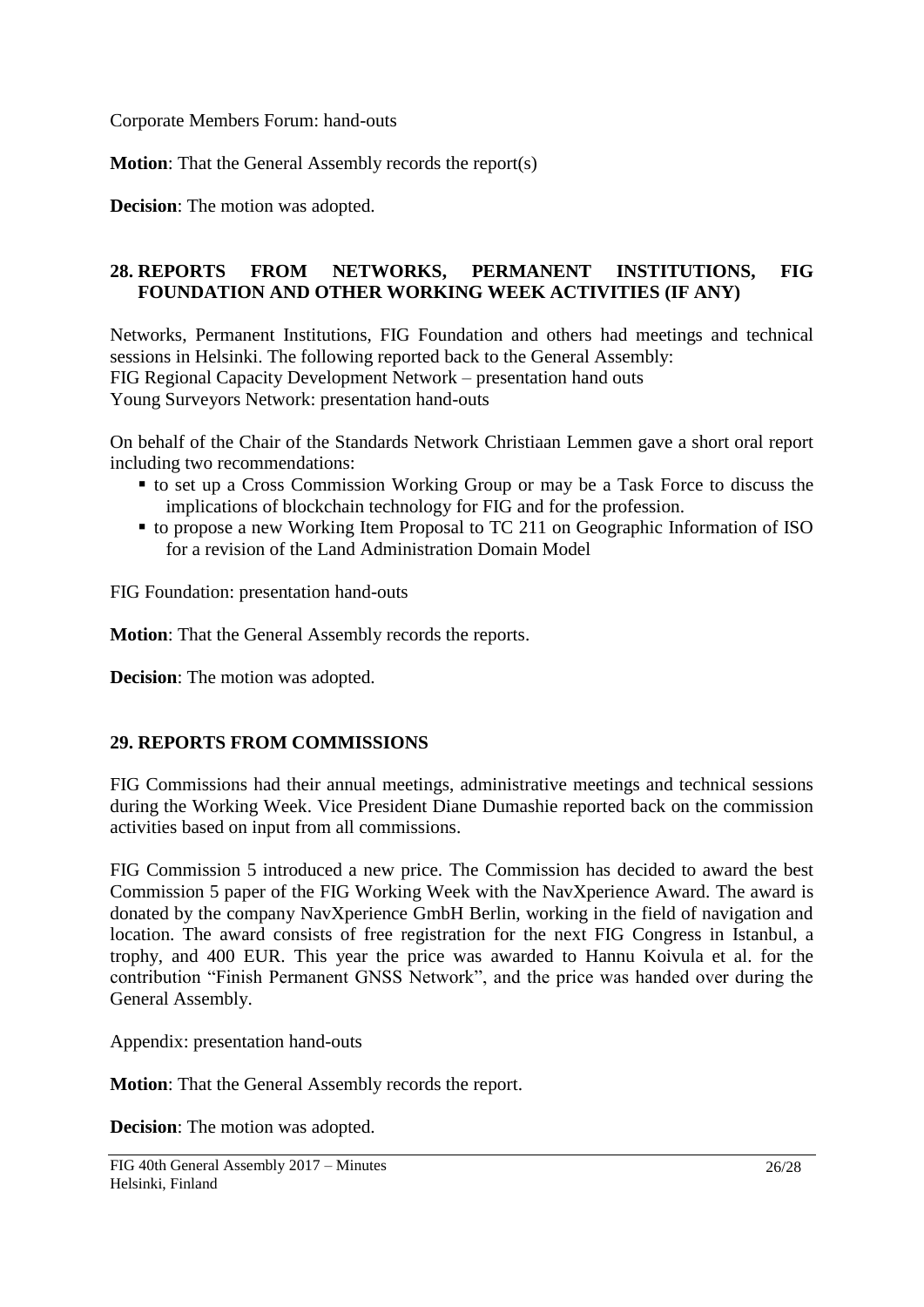### <span id="page-26-0"></span>**30. OTHER ISSUES**

There were no further issues raised for discussion.

**Motion**: That the discussion will be recorded and the Council will consider action that will be required.

**Decision**: The motion was adopted.

## <span id="page-26-1"></span>**31. REPORT ON THE FIG WORKING WEEK 2020 IN AMSTERDAM, THE NETHERLANDS**

Representatives from the Local Organising Committee from Geo-Information Netherlands, GIN gave a presentation on preparations of FIG Working Week 2020.

Appendix: Presentation hand-outs.

**Motion**: That the General Assembly records the report.

**Decision**: The motion was adopted.

## <span id="page-26-2"></span>**32. REPORT ON THE FIG WORKING WEEK 2019 IN HANOI, VIETNAM**

Representatives from the Local Organising Committee from the Vietnam Association of Geodesy - Cartography - Remote Sensing gave a presentation on preparations of FIG Working Week 2019.

Appendix: Presentation hand-outs.

**Motion**: That the General Assembly records the report.

**Decision**: The motion was adopted.

### <span id="page-26-3"></span>**33. REPORT ON THE FIG CONGRESS 2018 IN ISTANBUL, TURKEY**

Co-congress director Orhan Ercan from the Chamber of Surveying Cadastre Engineers of Turkey gave a presentation on the preparations of FIG Congress 2018. Appendix: Presentation hand-outs.

**Motion**: That the General Assembly records the report

**Decision**: The motion was adopted.